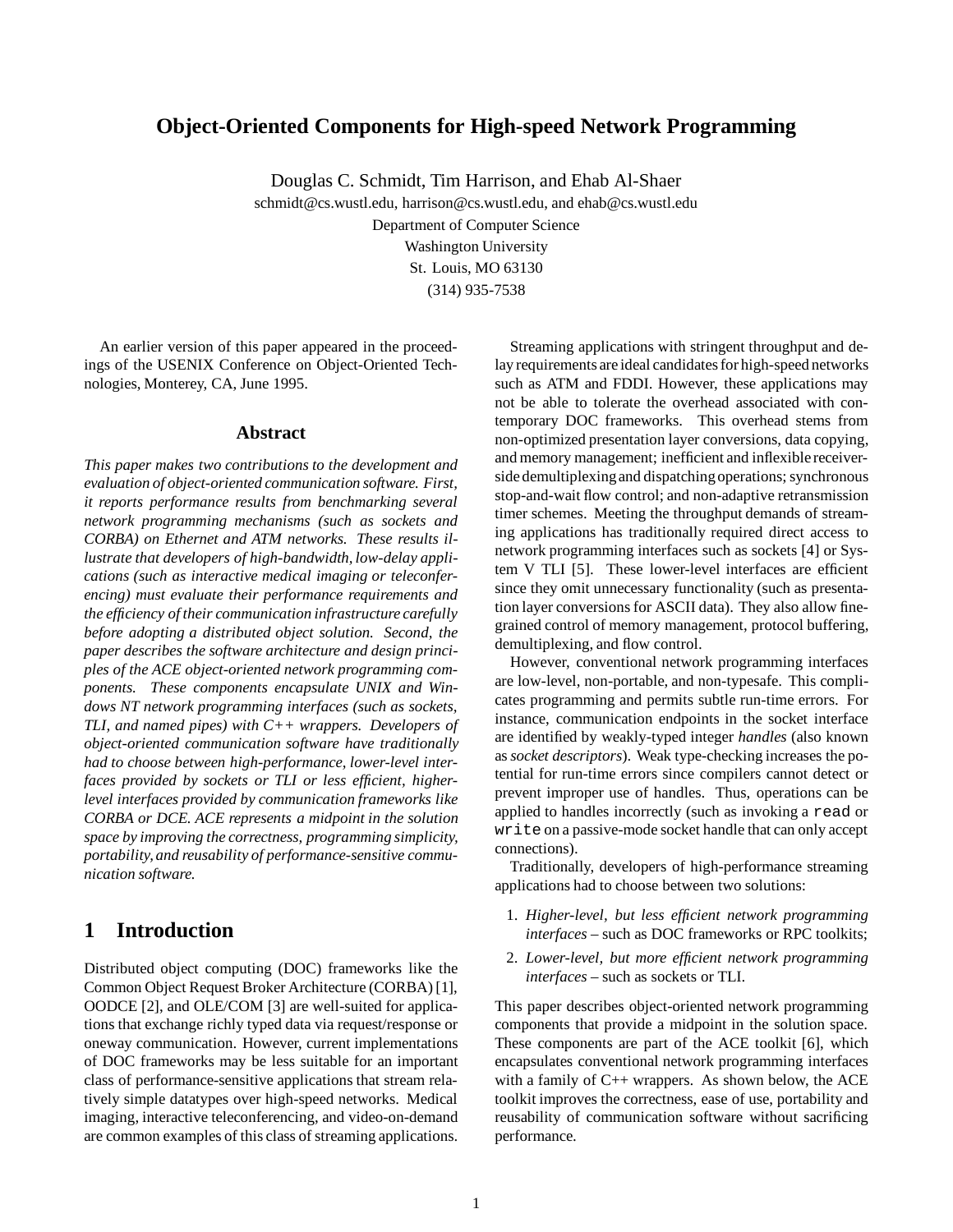This paper is organized as follows: Section 2 compares the performance of several network programming mechanisms (C sockets, C++ wrappers for sockets, and two implementations of CORBA) for a representative streaming application over Ethernet and ATM networks; Section 3 outlines the design of the object-oriented ACE components that encapsulate UNIX and Windows NT network programming interfaces (such as sockets, TLI, STREAM pipes, and named pipes); Section 4 illustrates the differences between programming with C sockets, ACE, and CORBA; Section 5 summarizes the design principles of the ACE wrappers; and Section 6 presents concluding remarks.

# **2 Performance Experiments**

This section describes performance results from comparing several network programming mechanisms that transfer large streams of data using TCP/IP over Ethernet and ATM networks. The network programming mechanisms compared below include C sockets, C++ wrappers for sockets, and two implementations of CORBA. The benchmark tests are representative of applications written by the authors for the Motorola Iridium project [7] and Project Spectrum [8]. Iridium is a next-generation satellite-based global personal communication system; Spectrum is an enterprise-wide medical imaging system that transports radiology images across highspeed ATM LANs and WANs.

## **2.1 Test Platform and Benchmarks**

The performance results in this section were collected using a Bay Networks LattisCell 10114 ATM switch connected to two uni-processor SPARCstation 20 Model 5Os. The LattisCell 10114 is a 16 Port, OC3 155Mbs/port switch. The SPARCstations contain 100 MIP Super SPARC CPUs running SunOS 5.4. The SunOS 5.4 TCP/IP protocol stack is implemented using the STREAMS communication framework [9]. Each SPARCstation 20 has 64 Mbytes of RAM and an ENI-155s-MF ATM adaptor card, which supports 155 Megabits per-sec (Mbps) SONET multimode fiber. The Maximum Transmission Unit (MTU) on the ENI ATM adaptor is 9,180 bytes. Each ENI card has 512 Kbytes of on-board memory. 32 Kbytes is alloted per ATM virtual circuit connection for receiving and transmitting frames (for a total of 64K). This allows up to 8 connections per card.

Data for the experiments was produced and consumed by an extended version of the widely available  $t \text{tcp}$  [10] protocol benchmarking tool. This tool measures end-to-end data transfer throughput in Mbps from a transmitter process to a remote receiver process. The flow of user data is unidirectional, with the transmitter flooding the receiver with a user-specified number of data buffers. Various sender and receiver parameters may be selected at run-time. These parameters include the number of data buffers transmitted, the size of data buffers, and the size of the socket transmit and receive queues.

The following versions of ttcp were implemented and benchmarked:

- *C version* this is the standard ttcp program implemented in C. It uses C socket calls to transfer and receive data via TCP/IP.
- *ACE version* this version replaces all C socket calls in ttcp with the  $C_{++}$  wrappers for sockets provided by the ACE network programming components (version 3.2) [6]. The ACE wrappers encapsulate sockets with typesafe, portable, and efficient C++ interfaces.
- *CORBA versions* two implementations of CORBA were used: version 1.3 of Orbix from IONA Technologies and version 1.2 of ORBeline from Post Modern Computing. These versions replace all C socket calls in ttcp with stubs and skeletons generated from a pair of CORBA interface definition language (IDL) specifications. One IDL specification uses a sequence parameter for the data buffer and the other uses a string parameter.

Each version of ttcp was compiled using SunC++ 4.0.1 with the highest level of optimization (-O4). To control for confounding factors, the timing mechanisms, commandline options, socket options, and communication protocols were held constant for all implementations of ttcp. Only the connection establishment and data transfer mechanisms were varied.

## **2.2 Results**

We ran a series of tests that transferred 64 Mbytes of user data in buffers ranging from 1 byte to 128 Kbytes using TCP/IP over Ethernet and ATM networks. Data buffers were run in increments of 1 byte, 1K, 2K, 4K, 8K, 16K, 32K, 64K, and 128K sizes. Two different sizes for socket queues were used: 8K (the default on SunOS 5.4) and 64K (the maximum size supported by SunOS 5.4). Each test was run 20 times to account for performance variation due to transient load on the networks and hosts. The variance between runs was very low since the tests were conducted on otherwise unused networks.

Figure 1 summarizes the performance results for all the benchmarks using 64K socket queues over a 155 Mbps ATM link and a 10 Mbps Ethernet (the 8K socket queue results are presented in Figures 2 and 3 and Tables 1 and 2 summarize the results for all the tests). The C and ACE  $C_{++}$  wrapper versions of ttcp obtained the highest throughput: 62 Mbps using 8K data buffers. In contrast, the Orbix and ORBeline CORBA versions of ttcp peaked at around 39 Mbps with 64K data buffers using IDL sequences.

The results for Ethernet show much less variation, with the performance for all tests ranging from around 8 to 8.7 Mbps with 64K socket queues. None of the Ethernet benchmarks ran faster than 8.7 Mbps, which is 87 percent of the maximum speed of a 10 Mbps Ethernet. Although the absolute throughput of ttcp is almost 8 times faster over ATM, the relative utilization of the network channel speed was much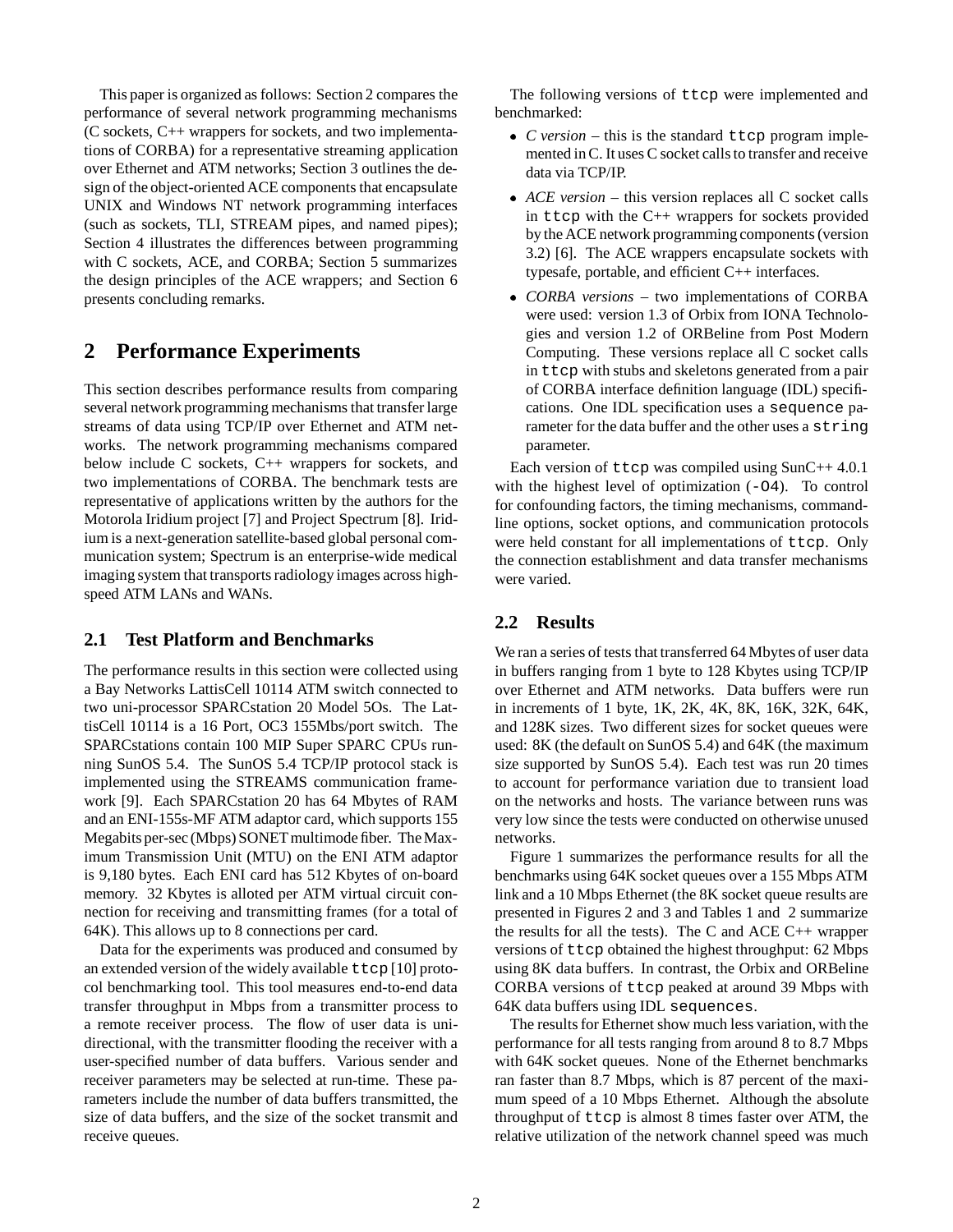

Figure 1: C, ACE, Orbix and ORBeline Performance over ATM and Ethernet

lower (*i.e.,* 62 Mbps represents only 40 percent of the 155 Mbps ATM link).

The disparity between network channel speed and endto-end application throughput is known as the *throughput preservation problem* [11]. This problem occurs when only a portion of the available bandwidth is actually delivered to applications. The throughput preservation problem stems from operating system and protocol processing overhead (such as data movement, context switching, and synchronization [12]). As shown in Section 2.2.2, the throughput preservation problem is exacerbated by contemporary implementations of DOC frameworks like CORBA, which copy data multiple times during fragmentation/reassembly, marshalling, and demarshalling.

Sections 2.2.1 and 2.2.2 examine these performance results in detail and Section 2.3 presents recommendations based on an analysis of the benchmark results.

#### **2.2.1 C and ACE Wrapper Implementations of TTCP**

Figure 2 illustrates the performance results from the C and ACE wrapper versions of ttcp over ATM and Ethernet. The performance of C sockets and ACE C++ wrappers are roughly equivalent. Both peak at 62 Mbps over ATM using 8K data buffers and 64K socket queues. This indicates that the performance penalty for using the ACE  $C_{++}$  wrappers is insignificant, compared with using C library function calls directly.

Figure 2 illustrates the impact of data buffer size on performance. When the data buffers exceeded 8K performance began to decline, leveling off at around 48 Mbps with 64K data buffers. This behavior is caused primarily by the MTU size of the ATM network, which is 9,180 bytes. When data buffers exceed the MTU size they are fragmented and re-



Figure 2: C and ACE Performance over ATM and Ethernet

assembled, thereby lowering performance.

Figure 2 also illustrates the impact of socket queue size on throughput. Larger socket queues increase the TCP window size [13], which allows the transmission of multiple TCP segments back-to-back. In the case of ATM, increasing the socket queue from 8K to 64K improves ttcp performance significantly from 23 Mbps to 62 Mbps.

The Ethernet results for large and small socket queues show less variation than the ATM results. They peak at 8.4 Mbps with 8K socket queues and 8.7 Mbps with 64K socket queues. In both cases, the factor limiting performance is the slow speed of the network.

### **2.2.2 CORBA Implementations of TTCP**

Figure 3 illustrates the results of measuring two versions of ttcp implemented with two different versions of CORBA. The CORBA implementations were developed using singlethreaded versions of Orbix 1.3 and ORBeline 1.2. At the time these tests were performed, neither Orbix nor ORBeline fully supported the OMG 2.0 CORBA standard. This complicated the CORBA implementations of ttcp since different versions were required to account for incompatibilities between Orbix and ORBeline.

Extending ttcp to use CORBA required several modifications to the original C/socket code. All C socket calls were replaced with stubs and skeletons generated from a pair of CORBA interface definitions. One IDL interface uses a sequence to transmit the data and the other IDL interface uses a string, as follows:

typedef sequence<char> ttcp\_sequence;

```
interface TTCP_Sequence
{
```

```
oneway void send (in ttcp_sequence ttcp_seq);
};
```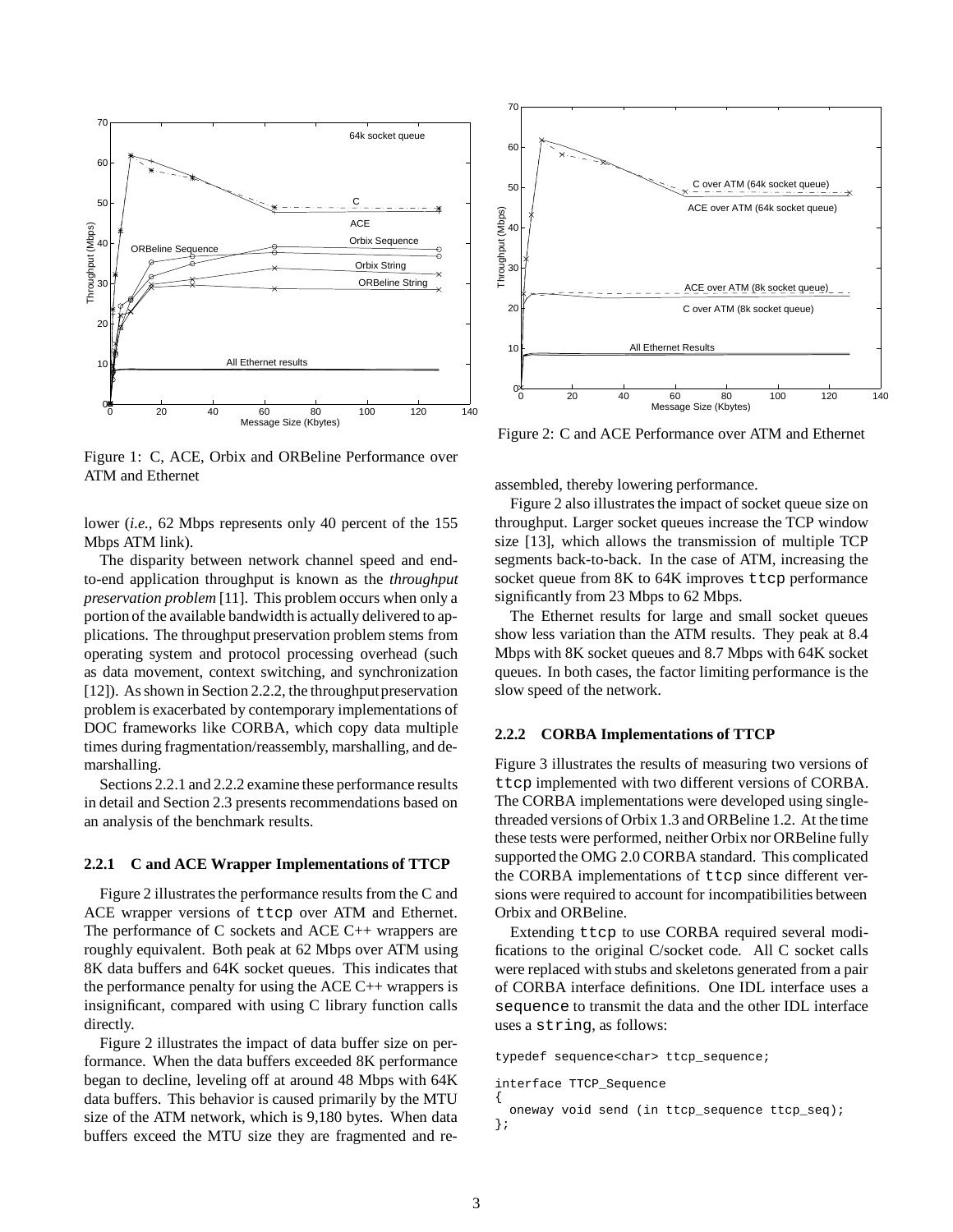

Figure 3: Orbix and ORBeline Performance over ATM and Ethernet

```
interface TTCP_String
{
 oneway void send (in string ttcp_string);
};
```
The send operations use oneway semantics since the ttcp benchmarks measure the performance of uni-directional data transfer. This behavior is consistent with the flow of communication in electronic medical imaging applications and video distribution.

The client-side of ttcp was modified as follows:

```
// Use locator service to acquire bindings.
TTCP_String *t_str = TTCP_String::_bind ();
TTCP_Sequence *t_seq = TTCP_Sequence::_bind ();
```
The bind method is a factory generated by the IDL compiler from an IDL specification (such as TTCP Sequence and TTCP String). This factory obtains *object references* to object implementations of TTCP Sequence and TTCP String located on a server. Object references are opaque, immutable "handles" that uniquely identify objects. All CORBA object implementations must have one before they can be accessed by client applications, and all client applications must have an object reference before they can access the object implementations in the server.

Once the object references were obtained, data buffers of the appropriate size were initialized and then transmitted by calling the IDL-generated send stubs, as follows:

```
// String transfer.
char *buffer = new char[buffer_size];
// Initialize data in char * buffer...
while (--buffers_sent >= 0)
  t_str->send (buffer);
// Sequence transfer.
```

```
ttcp_sequence sequence_buffer;
// Initialize data in TTCP_Sequence buffer...
```

```
while (--buffers sent >= 0)
 t_seq->send (sequence_buffer);
```
The server-side was modified to create object implementations for TTCP Sequence and TTCP String. CORBA IDL compilers generate skeletons that translate IDL interface definitions (such as  $TTCP$  Sequence) into  $C++$  base classes (such as TTCP SequenceBOAImpl). Each IDL operation (such as oneway void send) is mapped to a corresponding  $C++$  pure virtual method (such as  $virtual$  void send). Programmers then define C++ derived classes that override these virtual methods to implement applicationspecific functionality, as follows: $<sup>1</sup>$ </sup>

```
// Implementation class for IDL interface
// that inherits from automatically-generated
// CORBA skeleton class.
class TTCP_Sequence_i
  : virtual public TTCP_SequenceBOAImpl
{
public:
 TTCP_Sequence_i (void): nbytes_ (0) {}
  // Upcall invoked by the CORBA skeleton.
  virtual void send
    (const ttcp_sequence &ttcp_seq,
     CORBA::Environment &IT_env)
  {
    this->nbytes_ += ttcp_seq._length;
  }
  // ...
private:
  // Keep track of bytes received.
 u_long nbytes_;
};
```
The server-side used the CORBA implis ready event loop to demultiplex incoming requests to the appropriate object implementation, as follows:

```
int main (int argc, char *argv[])
{
  // Implements the Sequence object.
 TTCP_Sequence_i ttcp_sequence;
  // Implements the String object.
 TTCP_String_i ttcp_string;
  // Single-threaded event loop that handles
 // CORBA requests by making callbacks to
 // user-supplied object implementations
  // of TTCP_Sequence_i and TTCP_String_i.
 CORBA::BOA::impl_is_ready ();
  /* NOTREACHED */
 return 0;
}
```
Porting ttcp to use CORBA over ATM demonstrated the importance of having hooks to manipulate underlying OS mechanisms (such as transport layer and socket layer

<sup>1</sup>Both CORBA implementations of ttcp used inheritance since ORBeline does not support Orbix's "TIE" technique (which uses object composition to associate application-specific CORBA class implementations to the generated IDL skeletons).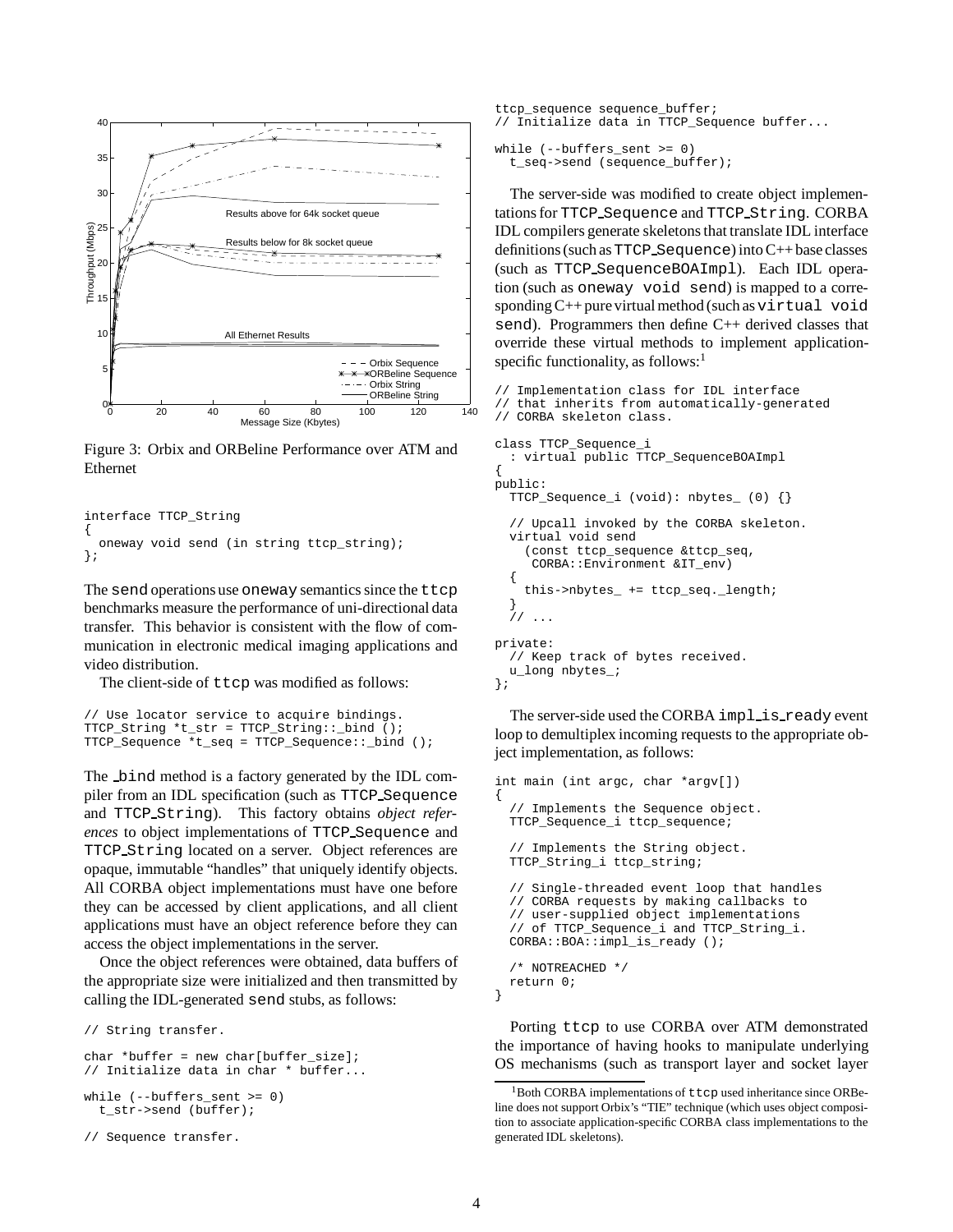| <b>Test</b>                   | $\%$ Time | #Calls | msec/call        | $\overline{\mathbf{Name}}$ |
|-------------------------------|-----------|--------|------------------|----------------------------|
| C sockets<br>(sender)         | 99.6      | 527    | 92.8             | write                      |
| C sockets<br>(receiver)       | 99.3      | 7201   | 6.2              | read                       |
| ACE C++ wrapper<br>(sender)   | 99.4      | 527    | 87.3             | write                      |
| ACE C++ wrapper<br>(receiver) | 99.6      | 7192   | 6.2              | read                       |
| Orbix Sequence                | 94.6      | 532    | 89.1             | write                      |
| (sender)                      | 4.1       | 2121   | 1.0              | memcpy                     |
| Orbix Sequence                | 92.7      | 7860   | 6.1              | read                       |
| (receiver)                    | 4.8       | 2581   | 0.6              | memcpy                     |
| Orbix String                  | 89.0      | 532    | 85.6             | write                      |
| (sender)                      | 4.6       | 2121   | 1.1              | memcpy                     |
|                               | 4.1       | 2700   | 0.7              | strlen                     |
| Orbix String                  | 86.3      | 7744   | 5.7              | read                       |
| (receiver)                    | 5.5       | 6740   | 0.4              | strlen                     |
|                               | 4.5       | 2581   | 0.9              | memcpy                     |
| <b>ORBeline Sequence</b>      | 91.0      | 551    | 74.9             | write                      |
| (sender)                      | 5.2       | 6413   | 0.4              | memcpy                     |
|                               | 1.8       | 1032   | 0.8              | sigaction                  |
| <b>ORBeline</b> Sequence      | 89.0      | 7568   | 5.8              | read                       |
| (receiver)                    | 5.1       | 7222   | 0.3              | memcpy                     |
|                               | 3.3       | 1071   | 1.5              | -poll                      |
| <b>ORBeline String</b>        | 83.8      | 551    | 83.9             | write                      |
| (sender)                      | 5.4       | 920    | 3.2              | strepy                     |
|                               | 4.3       | 5901   | 0.4              | memcpy                     |
|                               | 3.9       | 1728   | 1.2              | strlen                     |
|                               | 1.1       | 1032   | 0.6              | sigaction                  |
| <b>ORBeline String</b>        | 85.4      | 7827   | $\overline{5.5}$ | _read                      |
| (receiver)                    | 4.6       | 6710   | 0.3              | memcpy                     |
|                               | 4.2       | 1702   | 1.3              | strlen                     |
|                               | 2.8       | 1071   | 1.3              | poll                       |

Figure 4: High cost Functions for ttcp Tests

options) that significantly affect performance. In particular, high performance data transfers over TCP and ATM require large socket queues. This is illustrated by the considerable difference in throughput for the 8K and 64K socket queues in Figures 2 and 3.

Orbix provides hooks to enlarge socket queues via setsockopt by invoking a user-defined callback function whenever a new socket is connected. In contrast, it was hard to enlarge the socket queues using ORBeline 1.2 since it did not provide direct access to sockets (subsequent versions of ORBeline will provide this functionality).

By comparing Figure 3 with Figure 2 it is clear that the CORBA-based ttcp implementations ran considerably slower than the C and ACE wrapper versions on the ATM network, particularly for 8K data buffers. The highest throughput (39 Mbps) was obtained by the Orbix sequence implementation using 64K data buffers and 64K socket queues. The throughput leveled off beyond 64K data buffers.

Unlike the C and ACE wrapper results in Figure 1, the performance of the CORBA versions did not decrease when the size of the data buffers exceeded 8K. This behavior stems from the higher fixed overhead of CORBA (such as demultiplexing and memory management) that lowers its performance for small buffer sizes. As the buffer size increases, however, the relative impact of this fixed overhead is reduced. However, as the size of the buffers increase so does the overhead of data copying. As shown below, data copying ultimately limits the throughput achievable with the CORBA implementations.

Detailed profiling and examination of the IDL stubs and skeletons generated by Orbix and ORBeline revealed that the CORBA overhead stems from the following sources:

 **Data Copying:** The data buffers exchanged between the sender and receiver in  $t \tau$  are treated as a stream of untyped bytes. This is consistent with the type of data transmitted by streaming applications such as teleconferencing and medical imaging [14]. Since the data is untyped the CORBA presentation layer need not perform complex marshalling to handle byte-ordering differences between sender and receiver.

Although marshalling is not required, the CORBA implementations incurred significant data copying overhead. The UNIX execution profiler prof was used to pinpoint the sources of this overhead. The C++ compiler was directed to instrument the source code with monitoring instructions and prof was then used to measure the amount of time spent in functions during program execution. Figure 4 lists the functions where the most time was spent sending and receiving 64 Mbytes using 128K data buffers and 64K socket queues.

The read and write system calls accounted for more than 99% of the execution time in the C and ACE C++ wrapper implementations of ttcp. Note that although the data was transmitted as 512 separate 128K buffers it was read by the receiver in much smaller chunks of around 8K. This illustrates the fragmentation and reassembly performed by the ATM network adaptors (whose MTU is 9,180 bytes).

The read and write system calls dominated the execution of the CORBA implementations, as well. Unlike the C and ACE wrapper versions, however, these implementations spent 4 to 15 percent of their time performing other tasks, such as copying and/or inspecting data (memcpy, strcpy, and strlen), checking for activity on other I/O handles  $($  poll), and manipulating signal handlers  $($  sigaction).

The highest cost tasks involved data copying and data inspection. The IDL stubs and skeletons copy data multiple times (*e.g.,* from the TCP data buffer into a marshalling buffer, and then again into the parameter passed to the send upcall). The test results illustrate that the choice of CORBA IDL parameter datatypes has a significant impact on performance. The sequence implementations shown in Figure 3 peaked at 39 Mbps for Orbix and 38 Mbps for ORBeline. In contrast, the string implementations peaked at 34 Mbps for Orbix and 30 Mbps for ORBeline.

The performance variation between the sequence and string results are due to differences in their IDL-to-C++ mappings. In particular, the IDL sequence mapping contains a length field, whereas the string mapping does not. The generated IDL stubs and skeletons use this length field to avoid searching each sequence parameter for a terminating NUL character. In contrast, the IDL string implementations use strlen to determine the length of their parameters.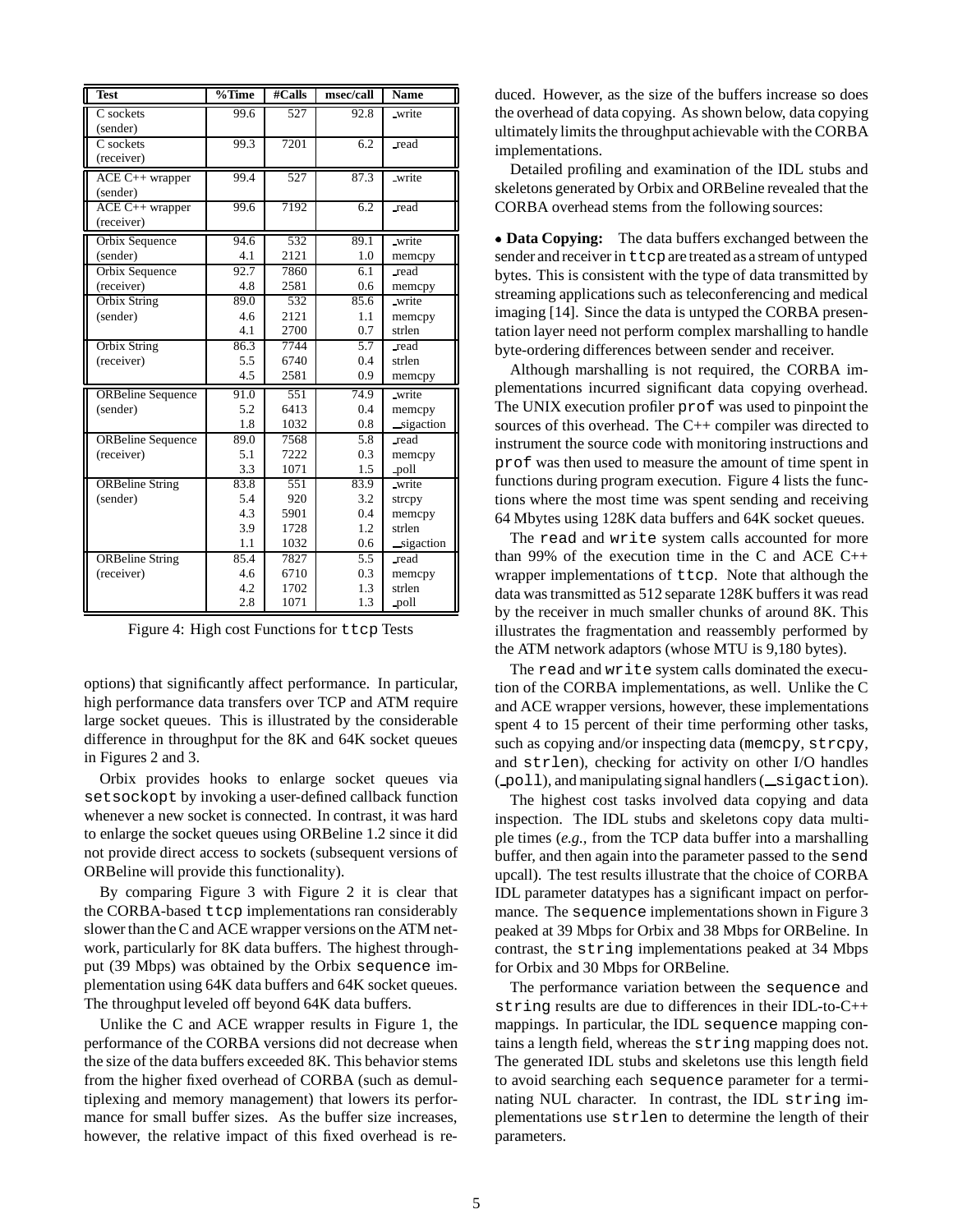| Program                    | <b>Socket Queue</b> | <b>Byte</b> | 1K    | 2K    | 4K    | <b>8K</b> | 16K   | 32K   | 64K   | 128K  |
|----------------------------|---------------------|-------------|-------|-------|-------|-----------|-------|-------|-------|-------|
| C Code                     | 64K                 | 0.16        | 23.52 | 32.19 | 43.16 | 61.77     | 58.10 | 56.13 | 48.91 | 48.6  |
|                            | 8Κ                  | 0.16        | 20.77 | 22.19 | 23.30 | 23.57     | 23.22 | 22.43 | 22.63 | 22.69 |
| <b>ACE Wrapper</b>         | 64K                 | 0.14        | 22.29 | 31.85 | 42.54 | 61.81     | 60.41 | 56.65 | 47.67 | 47.90 |
|                            | 8Κ                  | 0.14        | 20.48 | 22.13 | 23.66 | 23.12     | 23.85 | 23.58 | 23.63 | 23.72 |
| <b>Orbix</b> (Sequence)    | 64K                 | 0.01        | 7.85  | 12.72 | 18.94 | 25.79     | 31.65 | 34.87 | 39.15 | 38.44 |
|                            | 8Κ                  | 0.01        | 7.71  | 11.58 | 16.60 | 21.90     | 22.81 | 21.89 | 21.01 | 20.98 |
| <b>ORBeline</b> (Sequence) | 64K                 | 0.01        | 6.06  | 12.14 | 24.36 | 26.13     | 35.23 | 36.70 | 37.67 | 36.72 |
|                            | 8Κ                  | 0.01        | 10.61 | 16.09 | 19.44 | 21.83     | 22.75 | 22.45 | 21.45 | 21.05 |
| Orbix (String)             | 64K                 | 0.01        | 8.15  | 13.18 | 19.02 | 23.02     | 29.71 | 30.98 | 33.78 | 32.23 |
|                            | 8k                  | 0.01        | 8.43  | 11.62 | 16.61 | 22.11     | 22.76 | 21.27 | 20.07 | 20.00 |
| <b>ORBeline</b> (String)   | 64K                 | 0.01        | 9.35  | 14.97 | 22.02 | 22.91     | 28.99 | 29.58 | 28.66 | 28.42 |
|                            | 8Κ                  | 0.01        | 10.22 | 17.14 | 20.61 | 21.16     | 21.93 | 19.84 | 18.28 | 18.10 |

Table 1: Results for ATM ttcp Tests (in Mbps)

| Program                    | <b>Socket Queue</b> | 1 Byte | 1K   | 2K   | 4K   | <b>8K</b> | 16K  | 32K  | 64K  | 128K |
|----------------------------|---------------------|--------|------|------|------|-----------|------|------|------|------|
| C Code                     | 64K                 | 0.12   | 8.30 | 8.46 | 8.67 | 8.78      | 8.66 | 8.67 | 8.68 | 8.71 |
|                            | 8Κ                  | 0.12   | 8.10 | 8.21 | 8.33 | 8.30      | 8.22 | 8.32 | 8.36 | 8.37 |
| <b>ACE Wrapper</b>         | 64K                 | 0.12   | 8.22 | 8.34 | 8.74 | 8.72      | 8.61 | 8.65 | 8.68 | 8.70 |
|                            | 8Κ                  | 0.12   | 7.97 | 8.06 | 8.38 | 8.31      | 8.28 | 8.19 | 8.31 | 8.41 |
| <b>Orbix (Sequence)</b>    | 64K                 | 0.01   | 6.68 | 8.30 | 8.52 | 8.51      | 8.45 | 8.47 | 8.44 | 8.38 |
|                            | 8Κ                  | 0.01   | 6.66 | 7.80 | 7.97 | 8.18      | 8.11 | 8.20 | 8.29 | 8.25 |
| <b>ORBeline</b> (Sequence) | 64K                 | 0.01   | 8.14 | 8.37 | 8.63 | 8.58      | 8.61 | 8.64 | 8.79 | 8.38 |
|                            | 8Κ                  | 0.01   | 7.28 | 7.70 | 7.99 | 8.02      | 8.21 | 8.30 | 8.20 | 8.22 |
| <b>Orbix (String)</b>      | 64K                 | 0.01   | 6.42 | 8.36 | 8.55 | 8.66      | 8.59 | 8.58 | 8.52 | 8.45 |
|                            | 8k                  | 0.01   | 6.47 | 7.82 | 7.85 | 8.10      | 8.17 | 8.23 | 8.34 | 8.30 |
| <b>ORBeline</b> (String)   | 64K                 | 0.01   | 8.02 | 8.44 | 8.68 | 8.65      | 8.67 | 8.70 | 8.72 | 8.29 |
|                            | 8Κ                  | 0.01   | 7.40 | 7.56 | 7.85 | 8.00      | 8.05 | 8.04 | 7.99 | 8.01 |

Table 2: Results for Ethernet ttcp Tests (in Mbps)

The performance variation between Orbix and ORBeline results from differences in their message fragmentation/reassembly implementations, as well as the design of their socket event handling. As shown in Figure 4, ORBeline copies data approximately 3 more times than Orbix on the sender and receiver for both sequence and string.

In addition,ORBeline invokes the sigaction and poll system calls twice for each message that is sent and received, respectively. The sigaction call disables the SIGPIPE signal during a write system call. On most UNIX systems the default behavior on SIGPIPE is to exit the program. SIGPIPE occurs when data is sent over a socket whose peer has reset the connection. To unobtrusively prevent this from happening, ORBeline replaces any existing handlers with SIG IGN disposition before the write and resets it to the original disposition following the write.

The Orbix implementation does not perform these operations, which is one reason why ORBeline's throughput was consistently lower than Orbix (as shown in Figure 3).

 **Demultiplexing:** Each CORBA request message contains the name of its intended remote operation, which is represented as a string. Orbix demultiplexes incoming messages to the appropriate upcall by performing a linear search through the list of operations in the IDL interface. In the case of ttcp, linear search suffices since there was only one choice (send). However, this strategy does not scale well since search time grows linearly with the number of operations in the IDL interface. Moreover, the order of operations will determine the demultiplexing performance. Therefore, operations in Orbix should be ordered by decreasing frequency of use.

In contrast, ORBeline use hashing to determine the appropriate upcall associated with an incoming request. Hashing is likely to scale better for large IDL interfaces, but may be less efficient for small interfaces due to the overhead of computing the hash function. To handle these and other cases efficiently, the demultiplexing of requests can benefit from *adaptive* optimizations. These optimizations select customized strategies depending on the properties of the IDL interface. For example, perfect hashing [15] or some type of integral indexing scheme could be negotiated between sender and receiver to improve performance and to shield developers from having to manually tune their IDL interfaces.

 **Memory allocation:** IDL skeletons generated automatically by a CORBA IDL compiler do not know how the user-supplied upcall will use the parameters passed to it from the request message. Thus, they use conservative memory management techniques that dynamically allocate and release copies of messages before and after an upcall, respectively. These memory management policies are important in some circumstances (*e.g.,* if an upcall is used in a multi-threaded application). However, this strategy needlessly increases processing overhead for streaming applications like ttcp that consume their data immediately without modifying it.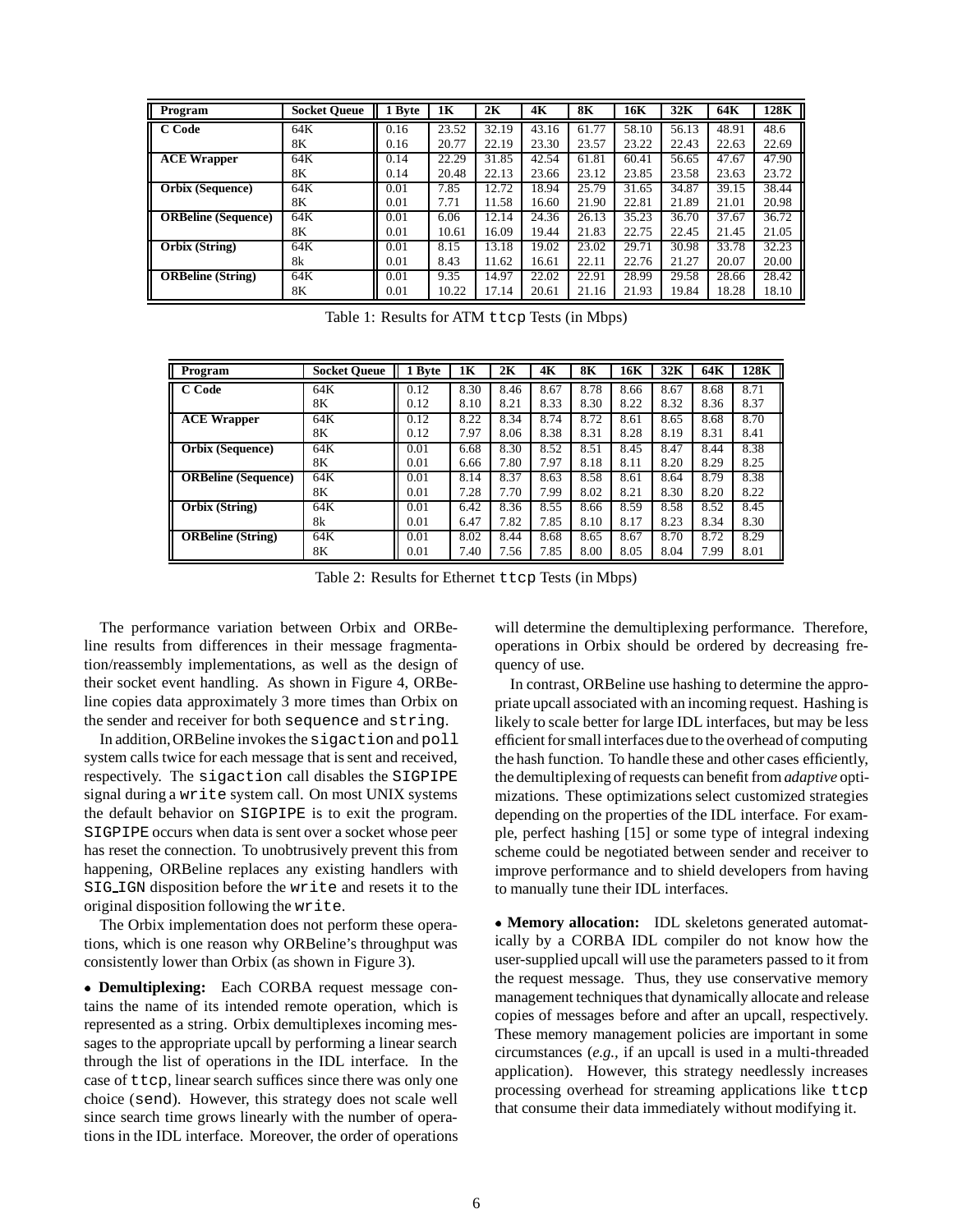## **2.3 Evaluation and Recommendations**

Section 2.2 compared the performance of C, ACE wrapper, and CORBA versions of ttcp in terms of their ability to transfer large qualities of data using TCP/IP over Ethernet and ATM networks. Tables 1 and 2 summarize the results for all the ATM and Ethernet tests, respectively. The remainder of this section evaluates these results and presents recommendations for using DOC frameworks over high-speed networks.

As shown in Table 2, all the benchmark tests perform roughly the same on Ethernet. In contrast, Table 1 illustrates how the data copying overhead of the CORBA implementations significantly limits their throughput on ATM. The performance results illustrate that the overhead of CORBA implementations are not revealed until the network is no longer the limiting factor. In addition, the profiler results in Figure 4 illustrate that small design and implementation differences have a much larger performance impact over high-speed networks than over low-speed networks.

As users and organizations migrate to high-speed networks the performance limitations of contemporary CORBA implementations will become more evident. This should encourage vendors to optimize their ORBs for streaming performancesensitive applications running over high-speed networks like ATM and FDDI. Key areas of optimization include data copying and data inspection, presentation layer conversions, memory management, and receiver-side demultiplexing and dispatching. In particular, implementations must reduce the number of times that large data buffers are copied on the sender and receiver. The need for these optimizations is widely recognized in the communication protocol community [12] and prototypes that implementate these optimizations are available [16].

Until these optimizations are widely implemented in production systems, however, we recommend that developers of performance-sensitive streaming applications on high-speed networks consider the following when adopting a distributed object computing solution:

- Carefully measure the performance of the communication infrastructure (*i.e.,* the network/host hardware and software). The ttcp benchmarks and ACE source code described in this paper are freely available and may be obtained via anonymous ftp from wuarchive.wustl.edu in the file /languages/c++/ACE/ or from URL http://www.cs.wustl.edu/˜schmidt/. We encourage others to replicate our ttcp experiments using different implementations of CORBA and other network/host platforms and report the results.
- Evaluate tools based on empirical measurements and thorough understanding of application requirements, rather than adopting a particular communication model or implementation unconditionally.
- Integrate higher-level DOC frameworks with highperformance object-oriented encapsulations of lower-



Figure 5: IPC SAP Class Category Relationships

level network programming interfaces (such as the ACE socket wrappers described in Section 3).

- $\bullet$  Insist that CORBA implementors provide hooks to manipulate the underlying protocol layer and socket layer options conveniently. It is particularly important to increase the size of the socket queues to the largest values supported by the OS.
- Tune the size of transmitted data buffers to match the MTU of the network where appropriate.
- Use IDL sequences rather than strings to avoid unnecessary data access.

The performance results and recommendations in this paper are not intended as a criticism of the CORBA model or of particular ORB vendors. It is beyond the scope of this paper to discuss the benefits (such as extensibility and maintainability) of CORBA, as well as its limitations [17]. Clearly, implementations of other DOC frameworks (such as OODCE or OLE/COM) that do not address the key sources of overhead on high-speed networks will exhibit similar performance problems.

# **3 An Object-Oriented Network Programming Interface**

Low-level network programming interfaces like sockets or TLI are difficult to program. They require strict attention to many tedious details, making them hard to learn and error prone to use. In addition, programming directly to low-level interfaces limits portability and reuse.

One solution is to develop applications using higherlevel distributed object computing (DOC) frameworks like CORBA. DOC frameworks shield developers from low-level programming details and facilitate a reasonably portable distributed computing platform. As described in the previous section, however, the performance of conventional implementations of CORBA may be inadequate for bandwidthintensive and delay-sensitive streaming applications on highspeed networks.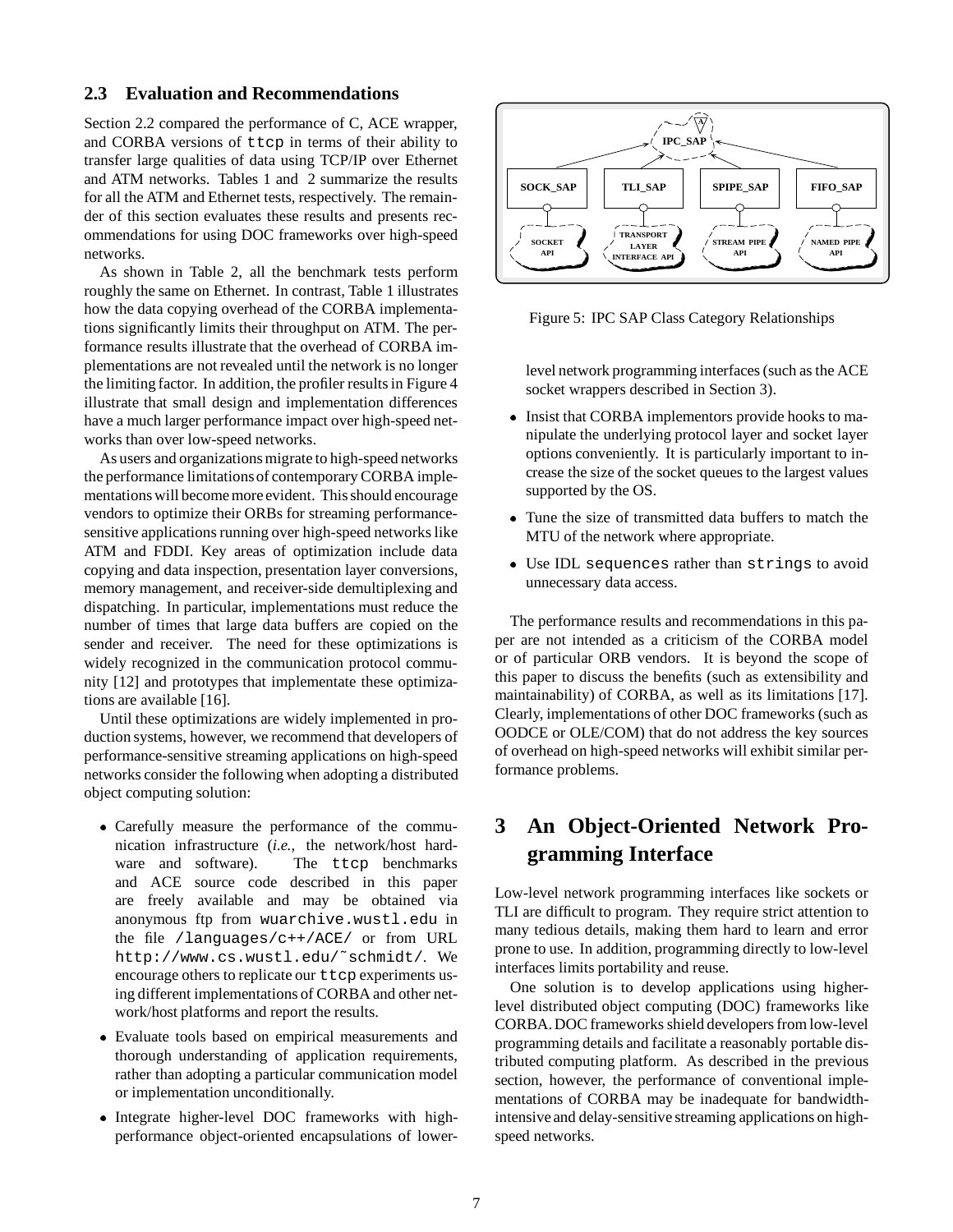One method for satisfying the tension between programming simplicity, portability, and run-time efficiency is to encapsulate lower-level network programming interfaces with object-oriented wrappers. Through judicious use of languages features (such as inlining and templates) and design patterns (such as Factories [18], Connectors and Acceptors [19]) it is possible to create reusable object-oriented components that are typesafe, portable, convenient to program, *and* efficient.

This section outlines the design of the IPC SAP objectoriented network programming components provided by the ACE toolkit [6]. ACE contains a set of object-oriented networking programming components that perform active and passive connection establishment, data transfer, event demultiplexing, event handler dispatching, routing, dynamic (re)configuration of application services, and concurrency control [6].

IPC SAP stands for "InterProcess Communication Service Access Point." It consists of a family of class categories shown in Figure 5 that encapsulate handle-based network programming interfaces such as sockets (SOCK SAP), TLI (TLI SAP), UNIX SVR4 STREAM pipes (SPIPE SAP), and UNIX named pipes (FIFO SAP). These network programming wrappers are designed to improve the correctness, programming simplicity, portability, and reusability of performance-sensitive communication software. This section describes the SOCK SAP socket wrappers, focusing on design techniques that shield programmers from shortcomings of C, C++, and existing OS network programming interfaces.

## **3.1 Limitations with Sockets**

Sockets were originally developed in BSD UNIX to provide an interface to the TCP/IP protocol suite [4]. From an application's perspective, a socket is a local endpoint of communication that can be bound to an address residing on a local or a remote host. Sockets are accessed via *handles*(also called *descriptors*). Handles are unsigned integers that index into a table maintained in the OS. Handles shield applications from the internal representation of OS data structures. In UNIX and Windows NT, socket handles share the same name space as other handles (such as files, named pipes, and terminal devices).

The standard socket interface is defined by the C functions shown in Figure 6. It contains several dozen routines that perform tasks such as locating address information for network services, establishing and terminating connections, and sending and receiving data [20]. Although the socket interface is widely available and widely used, its design has several notable limitations discussed below. These limitations are shared by other lower-level network programming interfaces such as TLI, STREAM pipes, and named pipes.



Figure 6: Socket Interface

### **3.1.1 High Potential for Error**

In UNIX any integral value can be passed as a handle to a socket routine. Therefore, compilers are unable to detect or prevent the erroneous use of handles. This weak typechecking allows subtle errors to occur at run-time since the socket interface cannot enforce the correct use of routines for different connection roles (such as active vs. passive connection establishment) or communication services (such as datagram vs. stream communication). Therefore, operations (such as invoking a data transfer operation on a handle designated for establishing connections) can be applied improperly on handles.

Figure 7 depicts the following subtle (and all-to-common) errors that occur when using the socket interface:

- 1. Forgetting to initialize the length parameter (used by accept) to the size of struct sockaddr\_in;
- 2. Forgetting to "zero-out" all bytes in the socket address structure;
- 3. Using an address family type that is inconsistent with the protocol family of the socket (*e.g.,* PF UNIX vs. AF INET);
- 4. Neglecting to use the htons library function to convert port numbers from host byte-order to network byte-order and vice versa;
- 5. Applying the accept function on a SOCK DGRAM socket;
- 6. Erroneously omitting parentheses in an assignment expression;
- 7. Trying to read from a passive-mode socket that should only be used to accept connections;
- 8. Failing to properly detect and handle "short-writes" that occur due to buffering in the OS and flow control in the transport protocol.

Other common misuses of sockets not shown in this example are forgetting to call listen when creating a passive-mode SOCK STREAM listener socket and miscalculating the length of the pathname in a UNIX-domain socket address (the trailing NUL should not be counted).

Several of the problems listed above are classic problems with programming in C. For instance, by omitting the parentheses in the following expression: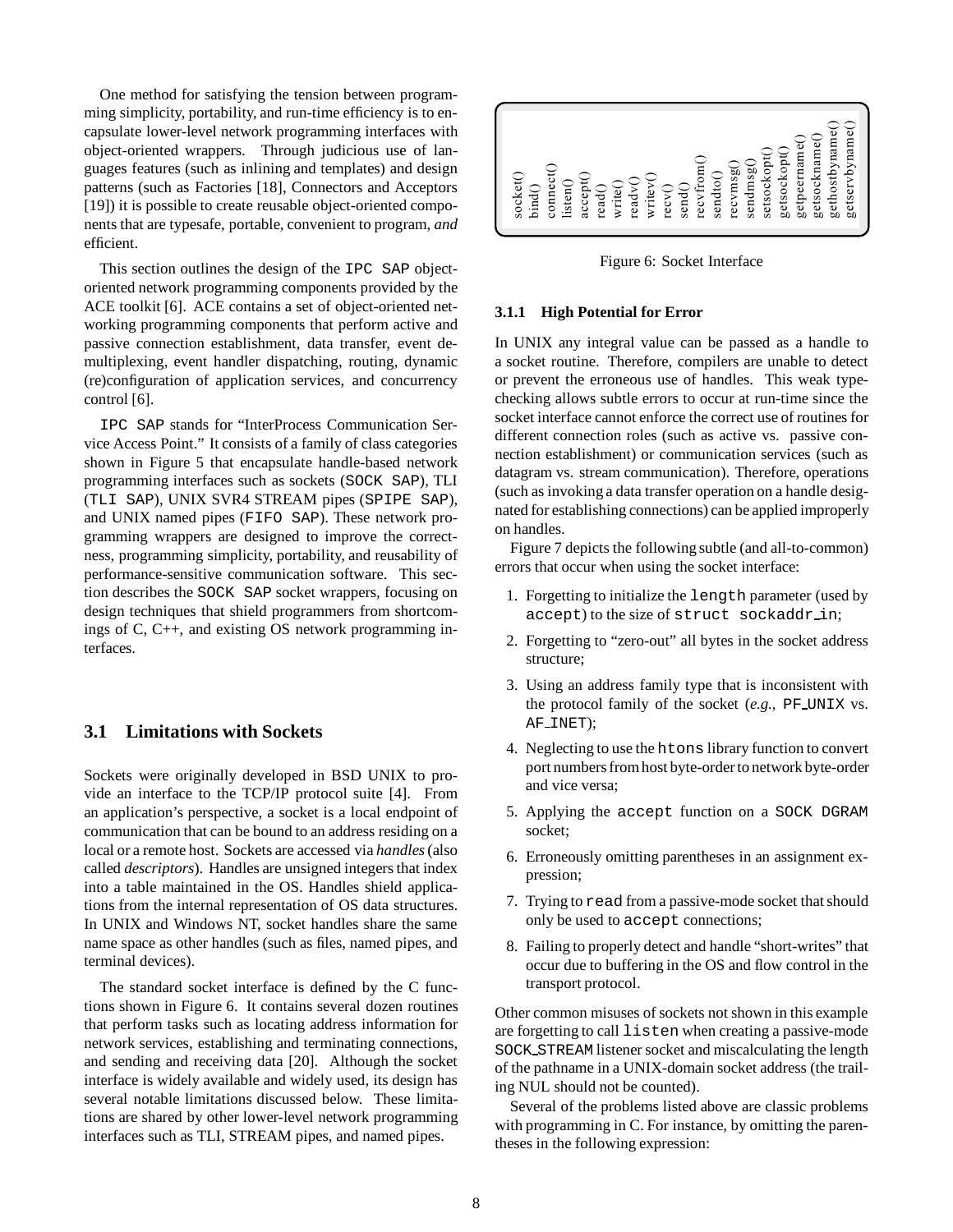```
int echo_server (u_short port_num)
{
  struct sockaddr_in s_addr;
  int length; // (1) uninitialized variable.
  char buf[BUFSIZ];
  int s_sd, n_sd;
  // Create a local endpoint of communication.
  s_sd = socket (PF_UNIX, SOCK_DGRAM, 0);
  // Set up address information to become a server.
  // (2) forgot to "zero out" structure first...
  // (3) used the wrong address family ...
  s_addr.sin_family = AF INET;
  // (4) forgot to use htons() on port_num...
  s_addr.sin_port = port_num;
  s_addr.sin_addr.s_addr = INADDR_ANY;
  bind (s_sd, (struct sockaddr *) &s_addr,
        size of s_addr) == -1)
  // Create a new endpoint of communication.
  // (5) can't accept() on a SOCK_DGRAM.
  // (6) Omitted a crucial set of parens...
  if (n_sd = accept (s_sd,
                      (struct sockaddr *) &s_addr,
                     \&length) == -1) {
    int n;
    // (6) Omitted another set of parens...
    1/ (7) error to read from s_sd.
    while (n = read (s_s d, but, size of but) > 0)// (8) forgot to check for "short-writes"
      write (n_sd, buf, n);
    // Remainder omitted...
  }
}
```
Figure 7: Socket version of Echo Server

```
if (n_sd = accept (s_sd,
                    (struct sockaddr *) &s_addr,
                    \&length) == -1)
```
the value of n sd will always be set to either 0 or 1, depending on whether  $accept() == -1$ . This problem is exacerbated by the fact that accept returns the handle of the newly connected socket. If this handle were passed back as a reference parameter there would be less incentive to use accept in an assignment expression.

A deeper problem is that C's lack of support for data abstraction and object-oriented programming makes it hard to define typesafe, reusable, and extensible component interfaces. For example, the generic sockaddr socket address structure uses a crude form of inheritance to express the commonality between Internet domain and UNIX domain address structures (sockaddr in and sockaddr un, respectively). These "subclass" address structures require the use of a non-typesafe cast to overlay the sockaddr "base class." In an object-oriented language this commonality would be expressed more cleanly and robustly using inheritance and dynamic binding.

In general, the use of unsafe typecasts, combined with the weakly-typed handle-based socket interface, makes it impossible for a compiler to detect mistakes at compile-time. Instead, error checking is deferred until run-time, which complicates error handling and reduces application robustness.



Figure 8: A Taxonomy of Socket Communication Dimensions

### **3.1.2 Complex Interface**

Sockets support multiple protocol families (such as TCP/IP, IPX/SPX, ISO OSI, and UNIX domain sockets) with a single interface. The socket interface contains many functions to support different *connection roles* (such as active vs. passive connection establishment), *communication optimizations* (such as writev/readv that send/receive multiple buffers in a single system call), and *protocol options* (such as broadcasting, multicasting, asynchronous I/O, and urgent data delivery).

Although sockets combine this functionality into a common interface, the result is complex and hard to master. Much of this complexity stems from the overly broad and onedimensional design of the socket interface. That is, all the routines appear at a single level of abstraction (as shown in Figure 6). This design increases the amount of effort required to learn and use sockets correctly. In particular, programmers must understand most of the interface to use any part of it effectively.

If the socket routines are examined carefully, however, it is clear that the interface decomposes naturally into the following communication dimensions:

- 1. *Type of communication service i.e.,* stream vs. datagram vs. connected datagram;
- 2. *Connection role i.e.,* active vs. passive (clients are typically active, whereas servers are typically passive);
- 3. *Communication domain i.e.,* local IPC only vs. local/remote IPC.

Figure 8 classifies the socket routines according to these dimensions. This natural clustering of functionality is obscured, however, because the socket interface is onedimensional.

Another problem with the socket interface is that its several dozen routines lack uniform naming conventions. Non-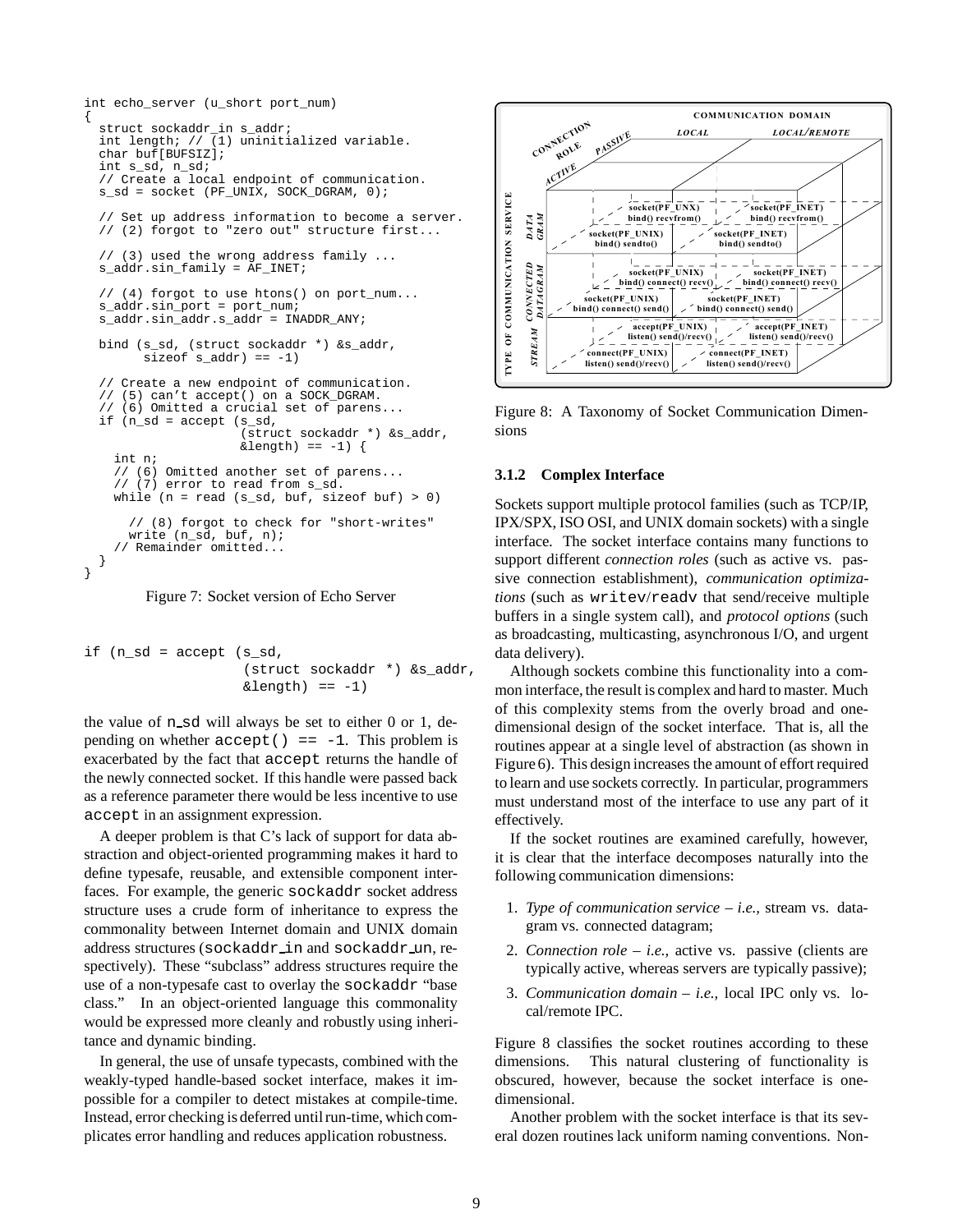

Figure 9: The SOCK SAP Class Categories

uniform naming makes it hard to determine the scope of the socket interface. For example, it is not immediately obvious that socket, bind, accept, and connect routines are related. Other network programming interfaces solve this problem by prepending a common prefix before each routine. For example, a " $t$ " is prepended before each routine in the TLI library.

## **3.2 The SOCK SAP Class Category**

SOCK SAP is designed to overcome the limitations with sockets described above. It improves the correctness, ease of learning and ease of use, reusability, and portability of communication software. As shown in Section 2, SOCK SAP enhances these qualities without sacrificing performance. This section outlines the software architecture of SOCK SAP and explains the classes used by the programming examples in Section 4. Readers who are not interested in this level of detail may want to skip to Section 5, which discusses the general principles underlying the design of the SOCK SAP wrappers.

SOCK SAP consists of around one dozen C++ classes that are related by inheritance and composition. These classes and their relationships are illustrated via Booch notation [21] in Figure 9. Dashed clouds indicate classes and directed edges indicate inheritance relationships between these classes (*e.g.,* SOCK Stream inherits from SOCK). The general structure of SOCK SAP corresponds to the taxonomy of *communication services*, *connection roles*, and *communication domains* shown in Figure 10. It is instructive to compare Figure 8 with Figure 10. The latter is more concise since it uses C++ wrappers to encapsulate the behavior of multiple socket mechanisms within classes related by inheritance.

Each class in SOCK SAP provides an abstract interface

for a subset of mechanisms that together comprise the overall class category. The functionalityof various types of Internetdomain and UNIX-domain sockets is achieved by inheriting mechanisms from the appropriate classes described below. These classes are presented according to the groupings shown in Figure 9.

## **3.2.1 Base Classes**

The IPC SAP, SOCK, and LSOCK classes anchor the inheritance hierarchy and enable subsequent derivation and code sharing. Objects of these classes cannot be instantiated since their constructors are declared in the protected section of the class definition.

**IPC SAP:** This class is the root of the IPC SAP hierarchy of C++ wrappers for interprocess communication mechanisms. It provides mechanisms common to all classes, such as handling options like setting a handle into non-blocking mode or enabling asynchronous signal-driven I/O.

 **SOCK:** This class is the root of the SOCK SAP hierarchy. It provides mechanisms common to all other classes, such as opening and closing local endpoints of communication and handling options (like selecting socket queue sizes and enabling group communication).

 **LSOCK:** This class provides mechanisms that allow applications to send and receive open file handles between unrelated processes on the local host machine (hence the prefix 'L'). Note that System V and BSD UNIX both support this feature, though Windows NT does not. Other classes inherit from LSOCK to obtain this functionality.

SOCK SAPdistinguishesthe LSOCK\* and SOCK\* classes on the basis of network address formats and communication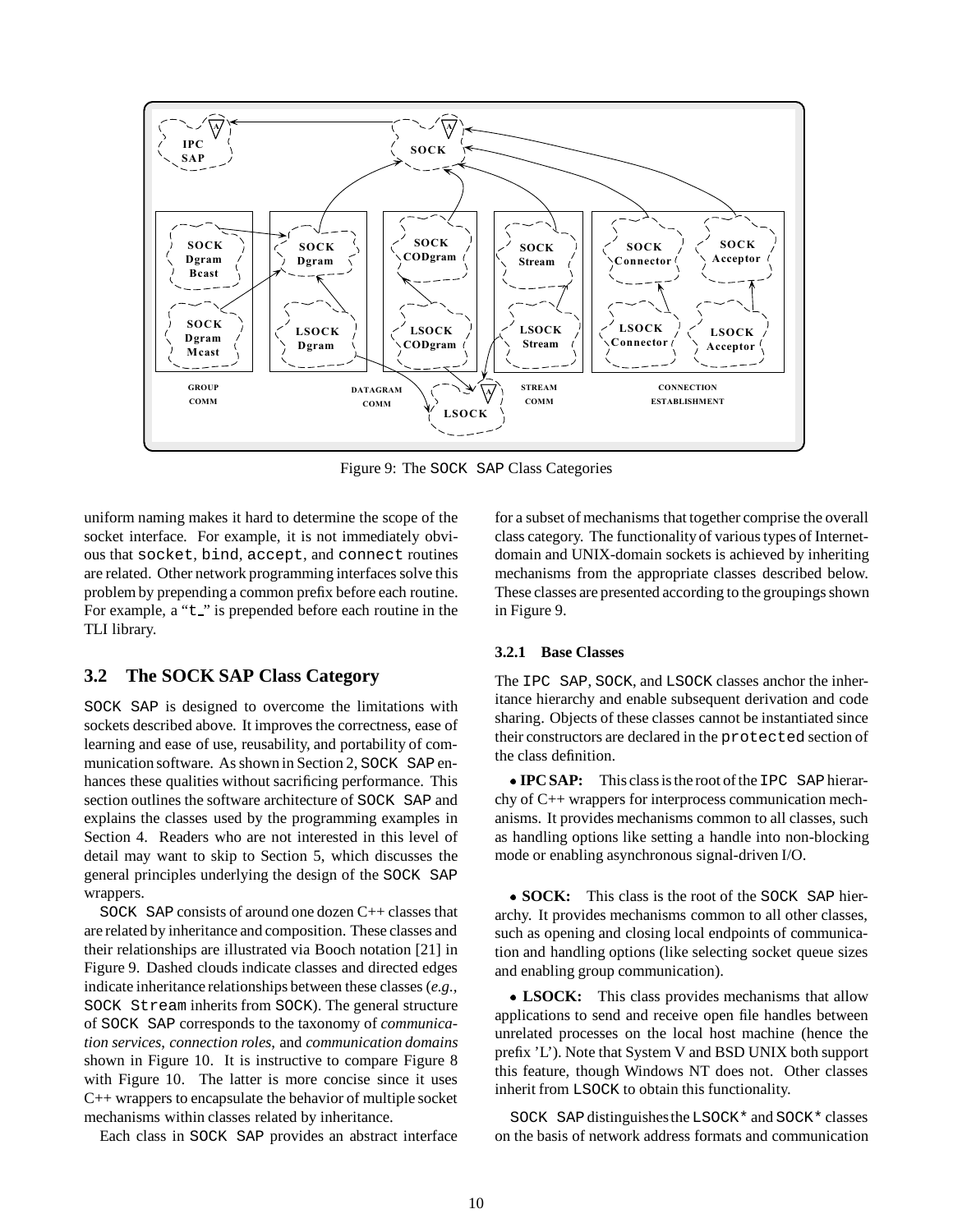

Figure 10: Taxonomy of SOCK SAP Classes and Communication Dimensions

semantics. In particular, the LSOCK\* classes use UNIX pathnames as addresses and allow only intra-machine IPC. The SOCK\* classes, on the other hand, use Internet Protocol (IP) addresses and port numbers and allow both intra- and inter-machine IPC.

### **3.2.2 Connection Establishment**

Communication software is typified by asymmetric connection roles between clients and servers. In general, servers listen *passively* for clients to initiate connections *actively* [19]. The structure of passive/active connection establishment and data transfer relationships are captured by the following connection-oriented SOCK SAP classes:

 **SOCK Acceptor and LSOCK Acceptor:** The \*Acceptor classes are factories [18] that passively establish new endpoints of communication in response to active connection requests. The SOCK Acceptor and LSOCK Acceptor factories produce SOCK Stream and LSOCK Stream connection endpoint objects, respectively.

 **SOCK Connector and LSOCK Connector:** The \*Connector classes are factories that actively establish new endpoints of communication. These classes establish connections with remote endpoints and produce the appropriate \*Stream object when a connection is established. A connection may be initiated either synchronously or asynchronously. The SOCK Connector and LSOCK Connector factories produce SOCK Stream and LSOCK Stream connection endpoint objects, respectively.

Note that the \*Acceptor and Connector classes do not provide methods for sending or receiving data. Instead, they are factories that produce the \*Stream data transfer objects described below. The use of strongly-typed factory interfaces detects and prevents accidental misuse of local and

non-local \*Stream objects at compile-time. In contrast, the socket interface can only detect these type mismatches at runtime.

### **3.2.3 Stream Communication**

Although establishing connections requires a distinction between active and passive roles, once a connection is established data may be exchanged in any order according to the protocol used by the endpoints. SOCK SAP isolates the data transfer behavior in the following classes:

 **SOCK Stream and LSOCK Stream:** These two classes are produced by the \*Acceptor or \*Connector factories described above. The \*Stream classes provide mechanisms for transferring data between two processes. LSOCK Stream objects exchange data between processes on the same host machine; SOCK Stream objects exchange data between processes that can reside on different host machines.

The overloaded send and recv \*Stream methods provide standard UNIX write and read semantics. Thus, a send may write less (and a recv may read more) than the requested number of bytes. These "short-writes" and "shortreads" occur due to buffering in the OS and flow control in the transport protocol. To reduce programming effort, the the \*Stream classes provide send n and recv n methods that allow transmission and reception of exactly <sup>n</sup> bytes. "Scatter-read" and "gather-write" methods are also provided to efficiently send and receive multiple buffers of data simultaneously.

#### **3.2.4 Datagram Communication**

This paper has focused primarily on connection-oriented stream communication. However, the socket interface also provides connectionless service that uses the UDP and IP protocols in the Internet protocol suite. UDP and IP are unreliable datagram services that do not guarantee a particular message will arrive at its destination. Connectionless service is used by applications (such as rwho daemons [20]) that can tolerate some degree of loss. They also form the foundation for higher-layer reliable protocols.

The SOCK SAP socket wrappers encapsulate socket datagram communication with the following classes:

 **SOCK Dgram and LSOCK Dgram:** These classes provide mechanisms for exchanging datagrams between processes running on local and/or remote hosts. Unlike the connected-datagram classes described below, each send and recv operation must provide the address of the service with every datagram sent or received. LSOCK Dgram inherits all the operations of both SOCK Dgram and LSOCK. It only exchanges datagrams between processes on the same host. The SOCK Dgram class, on the other hand, may exchange datagrams between processes on local and/or remote hosts.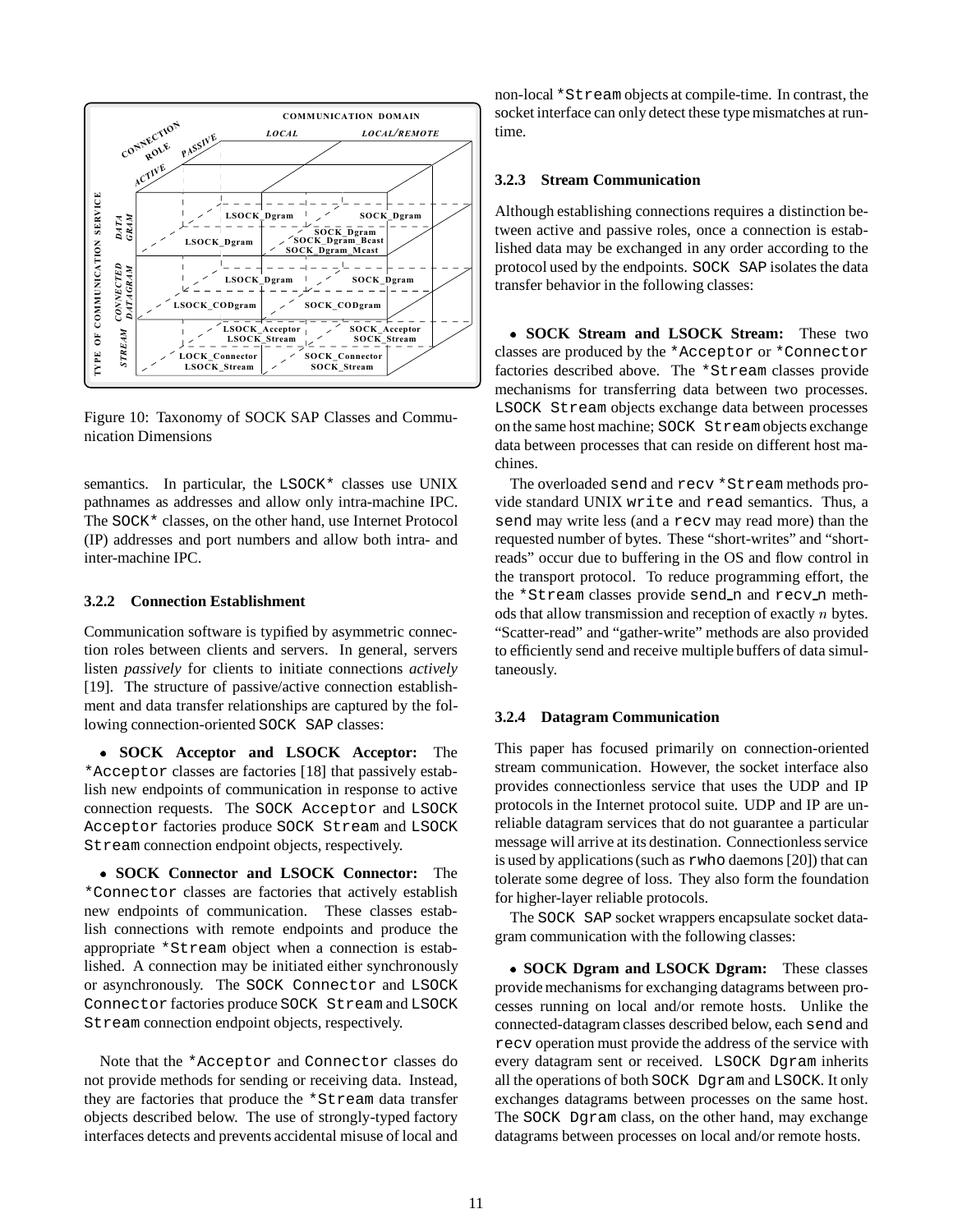**SOCK CODgram and LSOCK CODgram:** These classes provide a "connected-datagram" mechanism. Unlike the connectionless classes described above, these classes allow the send and recv operations to omit the address of the service when exchanging datagrams. Note that the connected-datagram mechanism is only a syntactic convenience since there are no additional semantics associated with the data transfer (*i.e.,* datagram delivery remains unreliable). SOCK CODgram inherits mechanisms from the SOCK base class. LSOCK CODgram inherits mechanisms from both SOCK CODgram and LSOCK (which provides the ability to pass file handles).

## **3.2.5 Group Communication**

Standard TCP and UDP communication is point-to-point. However, some applicationsbenefit from more flexible delivery mechanisms that provide group communication. Therefore, the following classes encapsulate the broadcast and multicast protocols provided by the Internet protocol suite:

 **SOCK Dgram Bcast:** This class provides mechanisms for broadcasting UDP datagrams to processes running on local and/or remote hosts attached to local subnets. The interface for this class supports the broadcast of datagrams to (1) all network interfaces connected to the host machine or (2) a particular network interface. This class shields the end-user from the low-level details required to utilize broadcasting effectively.

 **SOCK Dgram Mcast:** This class provides mechanisms for multicasting UDP datagrams to processes running on local and/or remote hosts attached to local subnets. The interface for this class supports the multicast of datagrams to a particular multicast group. This class shields the end-user from the low-level details required to utilize multicasting effectively.

## **3.3 Network Addressing**

Designing an efficient, general-purpose network addressing interface is hard. The difficulty stems from trying to represent different network address formats with a space efficient and uniform interface. Different address formats store diverse types of information represented with various sizes. For example, an Internet-domain service (such as  $ftp$  or  $telnet)$ is identified using two fields: (1) a four-byte IP address (which uniquely identifies the remote host machine throughout the Internet) and (2) a two-byte port number (which is used to demultiplex incoming protocol data units to the appropriate client or server process on the remote host machine). In contrast, UNIX-domain sockets rendezvous via UNIX pathnames (which may be up to 108 bytes in length and are meaningful only on a single local host machine).

The existing sockaddr-based network addressing structures provided by the socket interface is cumbersome and error-prone. It requires developers to explicitly initialize all the bytes in the address structure to 0 and to use explicit



Figure 11: The SOCK SAP Address Class Hierarchy

casts. In contrast, the SOCK SAP addressing classes shown in Figure 11 contain mechanisms for manipulating network addresses. The constructors for the Addr base class ensure that all fields are automatically initialized correctly. Moreover, the different sizes, formats, and functionality that exist between different address families are encapsulated in the derived address subclasses. This makes it easier to extend the network addressing scheme to encompass new communication domains. For example, the UNIX Addr subclass is associated with the LSOCK\* classes, the INET Addr subclass is associated with the SOCK\* and TLI\* classes, and the SPIPE Addr subclass is associated with the STREAM pipe wrappers in SPIPE SAP.

# **4 Programming with SOCK SAP C++ Wrappers**

This section illustrates the ACE SOCK SAP C++ wrappers by using them to develop a client/server streaming application. This application is simplified version of the ttcp program described in Section 2. For comparison, this application is also written with sockets and CORBA. Most of the error checking has been omitted in these examples to keep them short. Naturally, robust programs should check the return values of library and system calls.

Figures 12 and 13 present a client/server program written in C that uses Internet-domain sockets and select to implement the stream application. The server shown in Figure 13 creates a passive-mode listener socket and waits for clients to connect to it. Once connected, the server receives the data transmitted from the client and displays the data on its standard output stream. The client-side shown in Figure 12 establishes a TCP connection with the server and transmits its standard input stream across the connection. The client uses non-blocking connections to limit the amount of time it waits for a connection to be accepted or refused.

Most of the error checking for return values has been omitted to save space. However, it is instructive to note all the socket initialization, network addressing, and flow control details that must be programmed explicitly to make even this simple example work correctly. Moreover, the code in Fig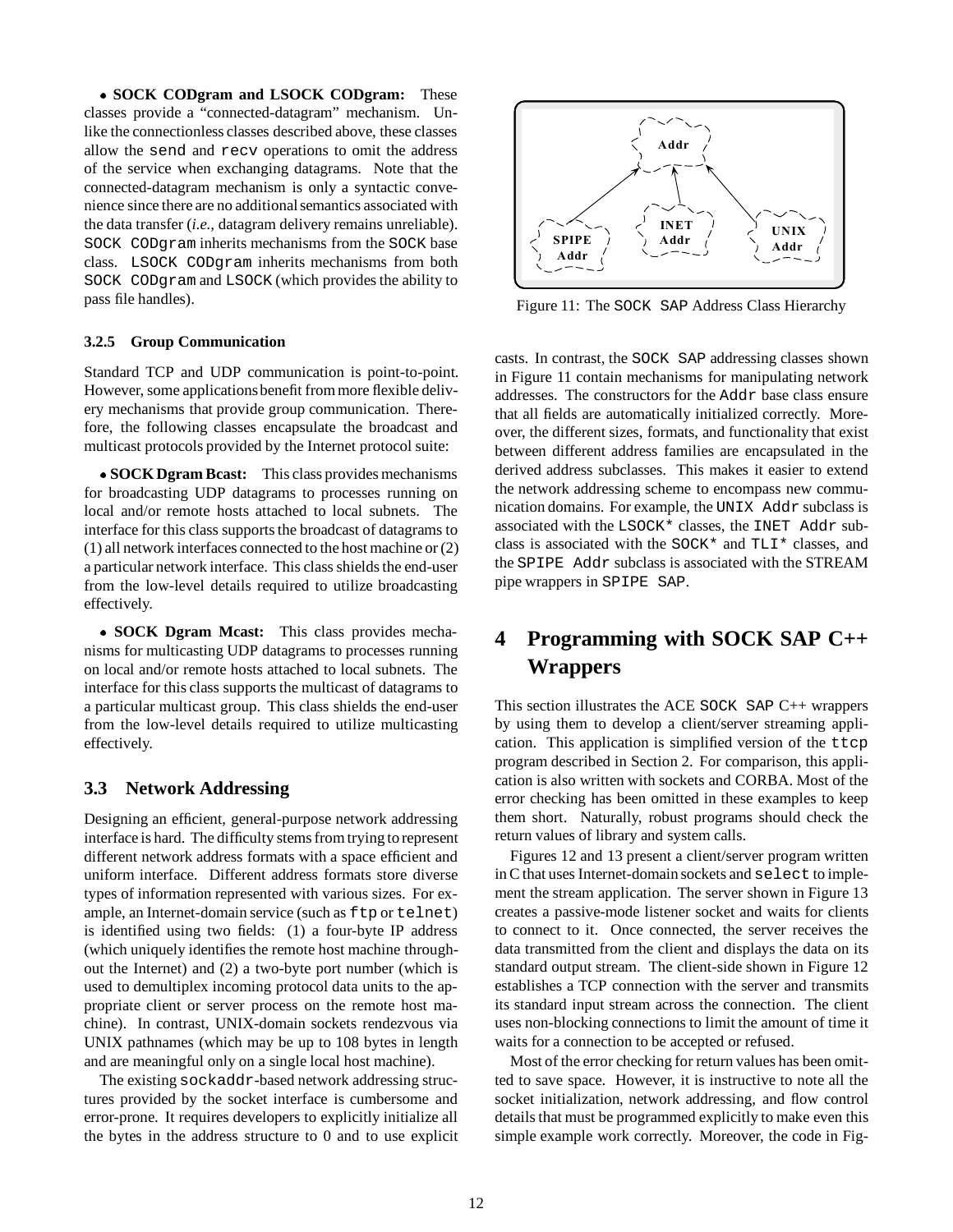ures 12 and 13 is not portable to platforms that do not support both sockets and select.

Figures 14 and 15 use SOCK SAP to reimplement the C versions of the client/server programs. The SOCK SAP programs implement the same functionalityas those presented in Figure 12 and Figure 13. The SOCK SAP C++ programs exhibit the following benefits compared with the socket-based C implementation:

- *Increased clarity e.g.,* network addressing and host location is handled by the Addr class shown in Figure 11, which hides the subtle and error-prone details that must be programmed explicitly in Figures 12 and 13. Moreover, the low-level details of non-blocking connection establishment are performed by the SOCK Connector factory.
- *Increased typesafety e.g.,* the SOCK Acceptor and SOCK Connector connection factories create SOCK Stream objects. This prevents the type errors shown in Figure 7 from occurring at run-time.
- *Decreased program size e.g.,* a substantial reduction in the lines of code results from localizing active and passive connection establishment in the SOCK Acceptor and SOCK Connector connection factories. In addition, default values are provided for constructor and method parameters, which reduces the number of arguments needed for common usage patterns.
- *Increased portability e.g.,* switching between sockets and TLI simply requires changing

```
send_data <TLI_Connector, TLI_Stream,
            INET_Addr> (s_addr);
in the client to
```
send\_data <SOCK\_Connector, SOCK\_Stream, INET\_Addr> (s\_addr);

and

```
recv_data<SOCK_Acceptor, SOCK_Stream,
          INET_Addr> (s_addr);
```
in the server to

```
recv_data<TLI_Acceptor, TLI_Stream,
          INET_Addr> (s_addr);
```
Conditional compilation directives can be used to further decouple the communication software from reliance upon a particular type of network programming interface.

However, the ACE wrappers share some of the same drawbacks as sockets. In particular, too much of the code required to program at this level is not directly related to the application. In contrast, Figures 16 and 17 illustrate the CORBA version of the stream application implemented using Orbix 1.3. This implementation is more concise than both the C and ACE C++ wrapper versions. CORBA performs the low-level communication details associated with service location, passive and active connection establishment, message framing, marshalling and demarshalling, demultiplexing, and upcall

```
#define PORT_NUM 10000
#define TIMEOUT 5
/* Socket client. */
void send_data (const char host[], u_short port_num)
{
 struct sockaddr_in peer_addr;
 struct hostent *hp;
  char buf[BUFSIZ];
 int s_sd, w_bytes, r_bytes, n;
  /* Create a local endpoint of communication */
 s_sd = socket (PF_INET, SOCK_STREAM, 0);
  /* Set s sd to non-blocking mode. */
 n = fcnt1 (s_s/d, F_GETFL, 0);fcntl (s_sd, F_SETFL, n | O_NONBLOCK);
  /* Determine IP address of the server */
 hp = qethostbyname (host);/* Set up address information to contact server */
 memset ((void *) &peer_addr, 0, sizeof peer_addr);
 peer_addr.sin_family = AF_INET;
 peer_addr.sin_port = port_num;
 memcpy (&peer_addr.sin_addr,
         hp->h_addr, hp->h_length);
  /* Establish non-blocking connection server. */
  if (connect (s_sd, (struct sockaddr *) &peer_addr,
              sizeof peer\_addr) == -1) {
    if (errno == EINPROGRESS) {
     struct timeval tv = \{ TIMEOUT, 0};
      fd_set rd_sds, wr_sds;
     FD_ZERO (&rd_sds);
     FD_ZERO (&wr_sds);
      FD_SET (s_sd, &wr_sds);
     FD_SET (s_sd, &rd_sds);
      /* Wait up to TIMEOUT seconds to connect. */
     if (select (s_sd + 1, &rd_sds, &wr_sds,
                  0, \&tv \leq 0)
       perror ("connection timedout"), exit (1);
      // Recheck if connection is established.
     if (connect (s_sd,
                   (struct sockaddr *) &peer_addr,
                  sizeof peer_addr) == -1
          && errno != EISCONN)
        perror ("connect failed"), exit (1);
    }
 }
  /* Send data to server (correctly handles
     "short writes" due to flow control) */
 while ((r_bytes = read (0, but, sizeof but)) > 0)for (w_bytes = 0; w_bytes < r_bytes; w_bytes += n)n = write (s_sd, buf + w_bytes,
                 r_bytes - w_bytes);
  /* Close down the connection. */
 close (s_sd);
}
int main (int argc, char *argv[])
{
 char *host = \arg c > 1 ? \arg v[1] : "ics.uci.edu";
 u_short port_num =
   htons (argc > 2 ? atoi (argv[2]) : PORT_NUM);
  /* Send data to the server. */
 send_data (host, port_num);
 return 0;
```
Figure 12: Socket-based Client Example

}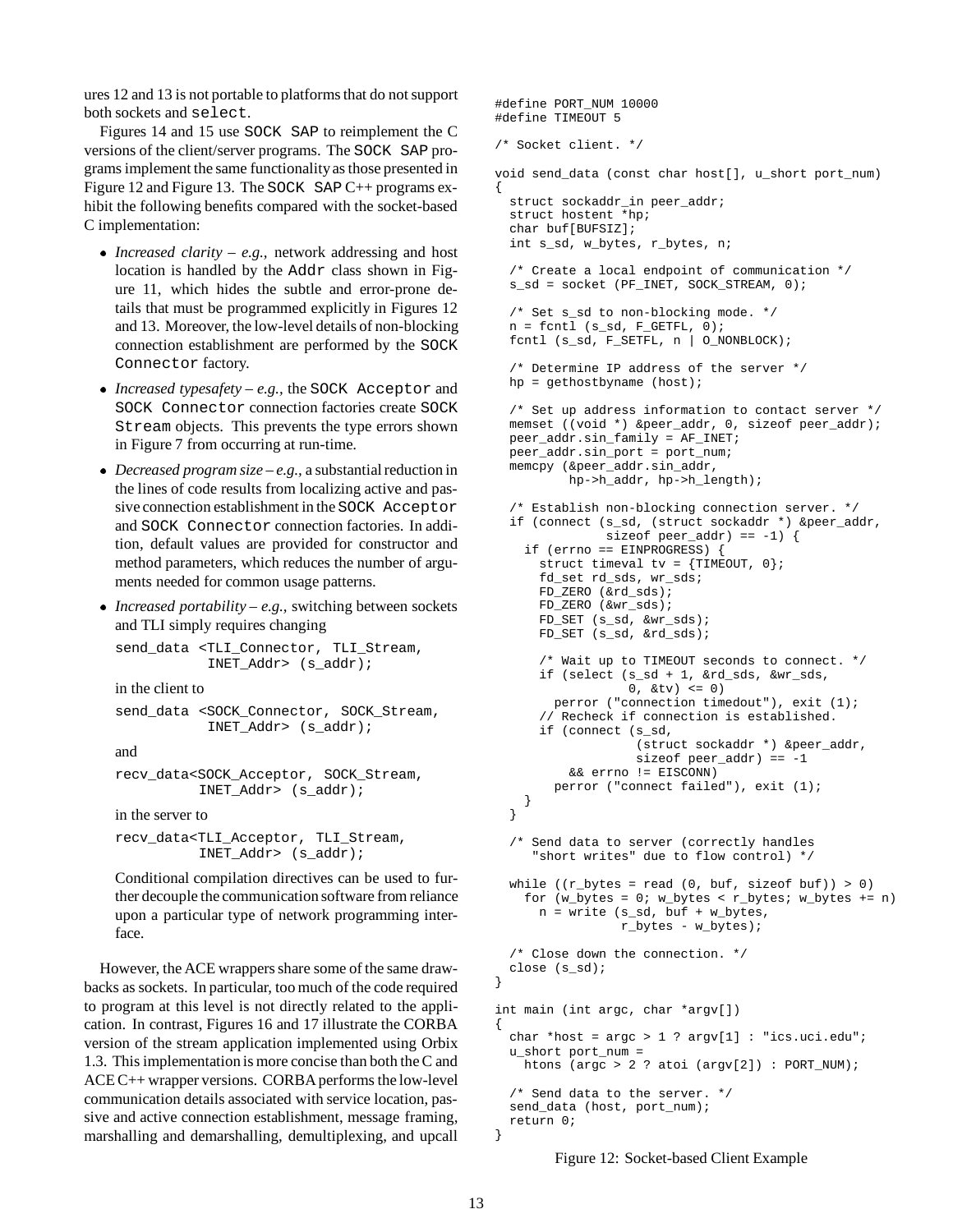```
#define PORT_NUM 10000
/* Socket server. */
void recv_data (u_short port_num)
{
  struct sockaddr_in s_addr;
 int s_sd;
  /* Create a local endpoint of communication */
 s_sd = socket (PF_INET, SOCK_STREAM, 0);
  /* Set up the address information for a server */
 memset ((void *) &s_addr, 0, sizeof s_addr);
  s_addr.sin_family = AF_INET;
  s_addr.sin_port = port_num;
  s_addr.sin_addr.s_addr = INADDR_ANY;
  /* Associate address with endpoint */
 bind (s_sd, (struct sockaddr *) &s_addr,
        sizeof s_addr);
  /* Make endpoint listen for service requests */
  listen (s_sd, 5);
  /* Performs the iterative server activities */
  for (i; j) {
    char buf[BUFSIZ];
    int r_bytes, n_sd;
    struct sockaddr_in peer_addr;
    int peer_addr_len = sizeof peer_addr;
    struct hostent *hp;
    /* Create a new endpoint of communication */
    while ((n_sd = accept (s_sd, &peer_addr,
                           \&peer\_addr\_len)) == -1&& errno == EINTR)
      continue;
   hp = gethostbyaddr (&peer_addr.sin_addr,
                        peer_addr_len, AF_INET);
   printf ("client %s\n", hp->h_name);
    /* Read data from client (terminate on error) */
    while ((r_bytes = read (n_sd, buf, sizeof buf)) > 0 int main (int argc, char *argv[])
     write (1, buf, r_bytes);
    /* Close the new endpoint
       (listening endpoint remains open) */
    close (n_sd);
  }
  /* NOTREACHED */
}
int main (int argc, char *argv[])
{
  u_short port_num =
   htons (argc > 1 ? atoi (argv[1]) : PORT_NUM);
  // Receive data from clients.
 recv_data (port_num);
 return 0;
}
                                                        static const int PORT_NUM = 10000;
                                                        static const int TIMEOUT = 5;
                                                        // SOCK_SAP Client.
                                                        template <class CONNECTOR,
                                                                  class STREAM,
                                                                  class ADDR>
                                                        void send_data (ADDR peer_addr)
                                                         {
                                                           // Data transfer object.
                                                          STREAM peer_stream;
                                                          // Establish connection without blocking.
                                                          CONNECTOR connector
                                                            (peer_stream, peer_addr, ACE_NONBLOCK);
                                                          if (peer_stream.get_handle () == -1) {
                                                            // If non-blocking connection is in progress,
                                                            // wait up to TIMEOUT seconds to complete.
                                                            Time Value timeout (TIMEOUT);
                                                            if (errno != EWOULDBLOCK ||
                                                                 connector.complete
                                                                  (peer_stream, peer_addr, &timeout) == -1)
                                                              perror ("connector"), exit (1);
                                                          }
                                                          // Send data to server (send_n() handles
                                                          // "short writes" correctly).
                                                          char buf[BUFSIZ];
                                                          for (int r_bytes;
                                                               (r_bytes = read (0, but, sizeof but)) > 0;
                                                            peer_stream.send_n (buf, r_bytes);
                                                          // Explicitly close the connection.
                                                          peer_stream.close ();
                                                        }
                                                         {
                                                          char *host = \arg c > 1 ? \arg v[1] : "ics.uci.edu";
                                                          u_short port_num =
                                                            htons (argc > 2 ? atoi (argv[2]) : PORT_NUM);
                                                          // Address of the server.
                                                          INET_Addr s_addr (port_num, host)
                                                          // Use TLI wrappers on client's side.
                                                          send_data <TLI_Connector, TLI_Stream,
                                                                      INET_Addr> (s_addr);
                                                          return 0;
                                                        }
                                                              Figure 14: SOCK SAP-based Client Example
```
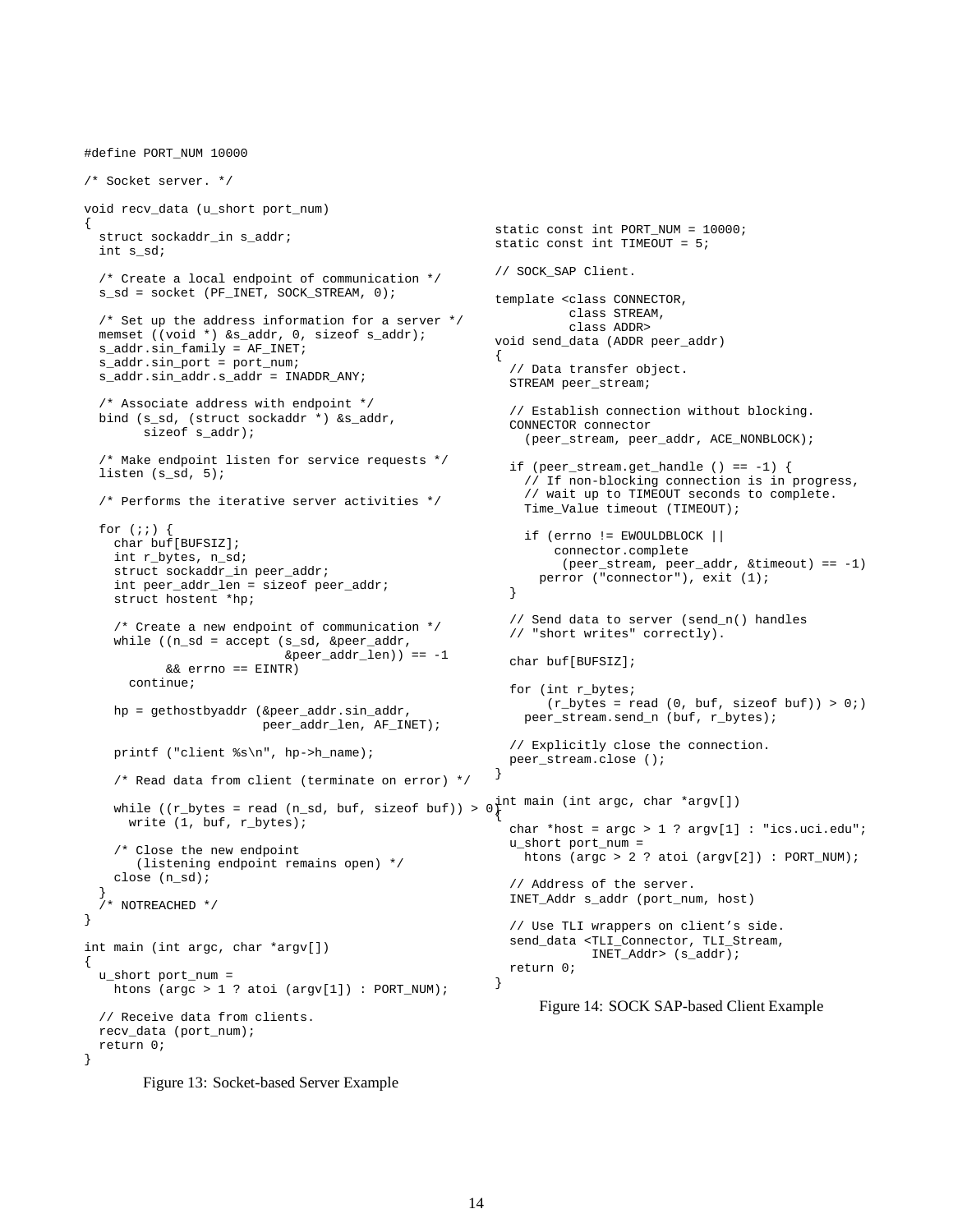```
// SOCK_SAP Server.
template <class ACCEPTOR,
         class STREAM,
          class ADDR>
void recv_data (ADDR s_addr)
{
  // Factory for passive connection establishment.
 ACCEPTOR acceptor (s_addr);
  // Data transfer object.
 STREAM peer_stream;
  // Remote peer address.
 ADDR peer_addr;
  // Performs iterative server activities.
  for (i; j) {
    // Create a new STREAM endpoint
    // (automatically restarted if errno == EINTR).
    acceptor.accept (peer_stream, &peer_addr);
   printf ("client %s\n", peer_addr.get_host_name ());
    // Read data from client (terminate on error).
    char buf[BUFSIZ];
    for (int r_bytes;
        peer_stream.recv (buf, sizeof buf,
                           r_bytes) > 0;write (1, buf, r_bytes);
    // Close peer_stream endpoint
    // (acceptor endpoint stays open).
   peer_stream.close ();
  }
  /* NOTREACHED */
}
int main (int argc, char *argv[])
{
 u_short port_num =
   \arg c == 1 ? \text{PORT\_NUM} : \text{atoi} (\arg v[1]);// Port for the server.
  INET_Addr s_addr (port_num);
                                                         // CORBA IDL interface.
                                                         interface Data_Stream
                                                         {
                                                           typedef sequence<char> Stream_Buf;
                                                           exception Disconnected {};
                                                           oneway void send (in Stream_Buf buf)
                                                             raises (Disconnected);
                                                         };
                                                         // CORBA Client.
                                                         void send_data (Data_Stream *peer_stream)
                                                         {
                                                           // Constructor allocates memory.
                                                           Data_Stream::Stream_Buf buf (BUFSIZ);
                                                           // Read from stdin and send to server.
                                                           while ((buf._length =
                                                                    read (0, buf._buffer, BUFSIZ)) > 0)
                                                             peer_stream->send (buf);
                                                           // Decrement object reference's ref count.
                                                           peer_stream->_release ();
                                                         }
                                                         int main (int argc, char *argv[])
                                                         {
                                                           char *marker
                                                             = \arg c > 1 ? \arg v[1] : "data_stream";
                                                           Data_Stream *peer_stream =
                                                             Data_Stream::_bind (marker);
                                                           send_data (peer_stream);
                                                           return 0;
                                                         }
                                                                 Figure 16: CORBA-based Client Example
```

```
// Use socket wrappers on server's side.
recv_data<SOCK_Acceptor, SOCK_Stream,
          INET_Addr> (s_addr);
return 0;
```
}

static const int PORT NUM = 10000;

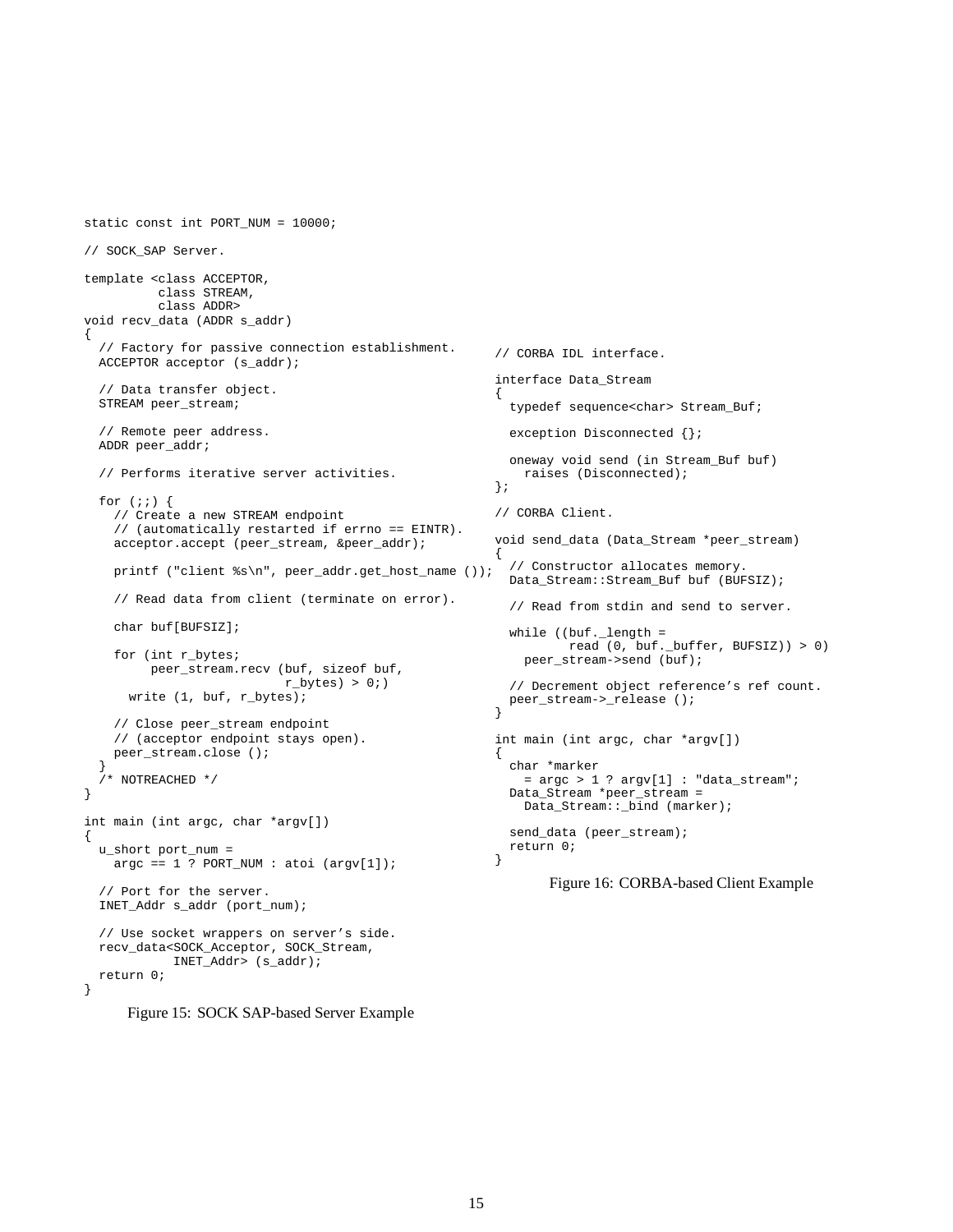```
// Implementation class for IDL interface
// that inherits from automatically-generated
// CORBA skeleton class.
class Data_Stream_i
  : public Data_StreamBOAImpl
{
  // Upcall invoked by the CORBA skeleton.
  virtual void send
    (const Data_Stream::Stream_Buf &,
     CORBA::Environment &);
};
// Upcall invoked by the CORBA skeleton.
void
Data_Stream_i::send
  (const Data_Stream::Stream_Buf &buf,
   CORBA::Environment &IT_env)
{
  // Write data to standard output.
  write (1, buf._buffer, buf._length);
}
// CORBA persistent server.
int main (int argc, char *argv[])
{
  char *executable = argv[0];
  char *marker
    = \arg c > 1 ? \arg v[1] : "data_stream";
  // Define an implementation object.
  Data_Stream_i data_stream (marker);
  // ACE method that registers service
  // with the ORB automatically.
  CORBA_Handler::activate_service
    ("Data_Stream", object_name, executable);
  // Tell the ORB that the objects are active.
  CORBA::Orbix.impl_is_ready ("Data_Stream");
  /* NOTREACHED */
  return 0;
```

```
}
```
Figure 17: CORBA-based Server Example

dispatching. This allows developers to concentrate on defining application-specific behavior, rather than wrestling with the details of network programming.

The persistent CORBA server shown in Figure 17 creates an implementation of a Data Stream IDL interface and informs the ORB that it is ready to receive send requests from clients. It uses a standard ACE class CORBA Handler to automatically register the server and object name with the Orbix daemon.

The client shown in Figure 16 uses the Orbix locator service to bind to the marker exported by the Data Stream server. Once bound, the client transmits all data from its standard input to the server via the Data Stream: : send proxy. This example behaves slightly differently than the C and ACE wrapper versions since CORBA does not provide a standard means to obtain the host and port of the sender. Moreover, CORBA communication semantics are requestoriented rather than connection-oriented. Thus, other clients could conceivably bind to the same marker name and transmit data via its send method. To get the same behavior with CORBA would require the use of an object factory.

# **5 Socket Wrapper Design Principles**

This section describes the following design principles that are applied throughout the SOCK SAP class category:

- Enforce typesafety at compile-time
- Allow controlled violations of typesafety
- Simplify for the common case
- Replace one-dimensional interfaces with hierarchical class categories
- Enhance portability with parameterized types
- Inline performance critical methods
- Define auxiliary classes to hide error-prone details

Although these principles are widely known and widely used in domains like graphical user interfaces they have been less widely applied in the communication software domain.

 **Enforce typesafety at compile-time:** Several limitations with sockets discussed in Section 3.1 stem from the lack of typesafety in its interface. To enforce typesafety, SOCK SAP ensures all its objects are properly initialized via constructors. In addition, to prevent accidental violations of typesafety, only legal operations are permitted on SOCK SAP objects. This latter point is illustrated in the SOCK SAP revision of echo server shown in Figure 18. This version fixes the problems with sockets and C identified in Figure 7. Since SOCK SAP classes are strongly typed, invalid operations are rejected at compile-time rather than at run-time. For example, it is not possible to invoke recv or send on a SOCK Acceptor connection factory since these methods are not part of its interface. Likewise, return values are only used to convey success or failure of operations. This reduces the potential for misuse in assignment expressions.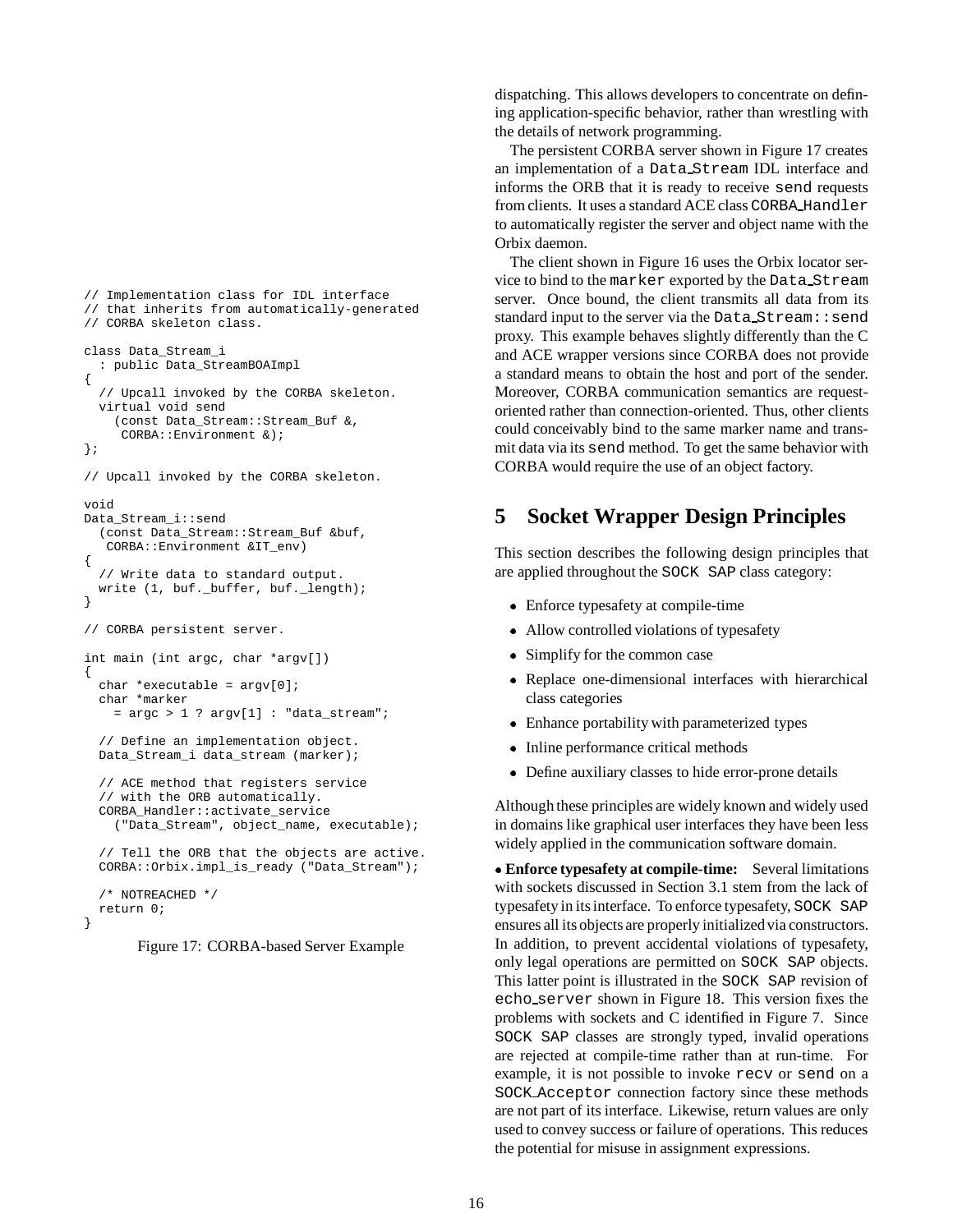```
int echo_server (u_short port_num)
{
  // Address of local server.
  INET_Addr s_addr (port_num);
  // Initialize the passive mode server.
  SOCK Acceptor acceptor (s addr);
  // Data transfer object.
  SOCK_Stream peer_stream;
  // Client remote address object.
  INET_Addr peer_addr;
  // Accept a new connection.
  if (acceptor.accept (peer_stream,
                        \&\text{peer\_addr} != -1) {
    char buf[BUFSIZ];
    for (size_t n;
         peer_stream.recv (buf, sizeof buf, n) > 0;)
      // Handles "short-writes."
      if (peer_stream.send_n (buf, n) != n)
        // Remainder omitted.
  }
}
   Figure 18: SOCK SAP Revision of the Echo Server
```
 **Allow controlled violations of typesafety:** This principle is exemplified by the get handle and set handle methods provided by the IPC SAP root class. These methods extract and assign the underlying handle, respectively. By providing get handle and set handle, IPC SAP allows applications to circumvent its type-checking mechanisms in situations where applications must interface directly with UNIX system calls (such as select) that expect a handle. Another way of stating this principle is "make it easy to use SOCK SAP correctly, hard to use it incorrectly, but not impossible to use it in ways the class designers did not anticipate."

 **Simplify for the common case:** This principle is applied in the following ways in the ACE C++ socket wrappers:

 *Supply default parameters for common method arguments* – for instance, the SOCK Connector constructor has six parameters:

```
SOCK_Connector
  (SOCK_Stream &new_stream,
   const Addr &remote_sap,
   int blocking_semantics = 0,
   const Addr &local_sap = Addr::sap_any,
   int protcol_family = PF_ INET,
   int protocol = 0);
```
However, only the first two commonly vary from call to call:

```
SOCK_Stream stream;
// Compiler supplies default values.
SOCK_Connector con (stream,
                    INET_Addr (port, host));
// ...
```
Therefore, to simplify programming, the values are given as defaults in the SOCK Connector constructor so that programmers need not provide them every time.

 *Define parsimonious interfaces* – This principle localizes the cost of using a particular abstraction. The IPC SAP interfaces limits the amount of details that application developers must remember. IPC SAP provides developers with clusters of classes that perform various types of communication (such as connection-oriented vs. connectionless) and various connection roles (such as active vs. passive). To reduce the chance of error, the SOCK Acceptor class only permits operations that apply for programs playing passive roles and the SOCK Connector class only permits operations that apply for programs playing an active role. In addition, sending and receiving open file handles has a much simpler calling interface using SOCK SAP compared with using the highly-general UNIX sendmsg/recvmsg routines. For example, using LSOCK\* classes to pass socket descriptors is very concise:

LSOCK\_Stream stream; LSOCK\_Acceptor acceptor ("/tmp/foo");

// Accept connection. acceptor.accept (stream);

// Pass the socket descriptor back to caller. stream.send\_handle (stream.get\_handle ());

versus the code that is required to implement this using the socket interface:

```
int n_sd;
int u_sd;
sockaddr_un addr;
u_char a[2];
iovec iov;
msghdr send_msg;
u_sd = socket (PF_UNIX, SOCK_STREAM, 0);
memset ((void *) &addr, 0, sizeof addr);
addr.sun_family = AF_UNIX;
strcpy (addr.sun_path, "/tmp/foo");
bind (u_sd, &addr, sizeof addr.sun_family +
                   strlen ("/tmp/foo"));
listen (u_sd, 5);
// Accept connection.
n_sd = accept (u_sd, 0, 0);
// Sanity check.
a[0] = 0xab; a[1] = 0xcd;
iov.iov_base = (char *) a;
iov.iov_len = sizeof a;
send_msg.msg_iov = &iov;
send_msg.msg_iovlen = 1;
send_msg.msg_name = (char *) 0;
send_msg.msg_namelen = 0;
send_msg.msg_accrights = (char *) &n_sd;
send_msg.msg_accrightslen = sizeof n_sd;
// Pass the socket descriptor back to caller.
sendmsg (n_sd, &send_msg, 0);
```
 *Combine multiple operations into a single operation* – Creating a conventional passive-mode socket requires multiple calls:

```
int s_sd = socket (PF_INET, SOCK_STREAM, 0);
sockaddr_in addr;
memset (&addr, 0, sizeof addr);
addr.sin_family = AF_INET;
addr.sin_port = htons (port);
addr.sin_addr.s_addr = INADDR_ANY;
```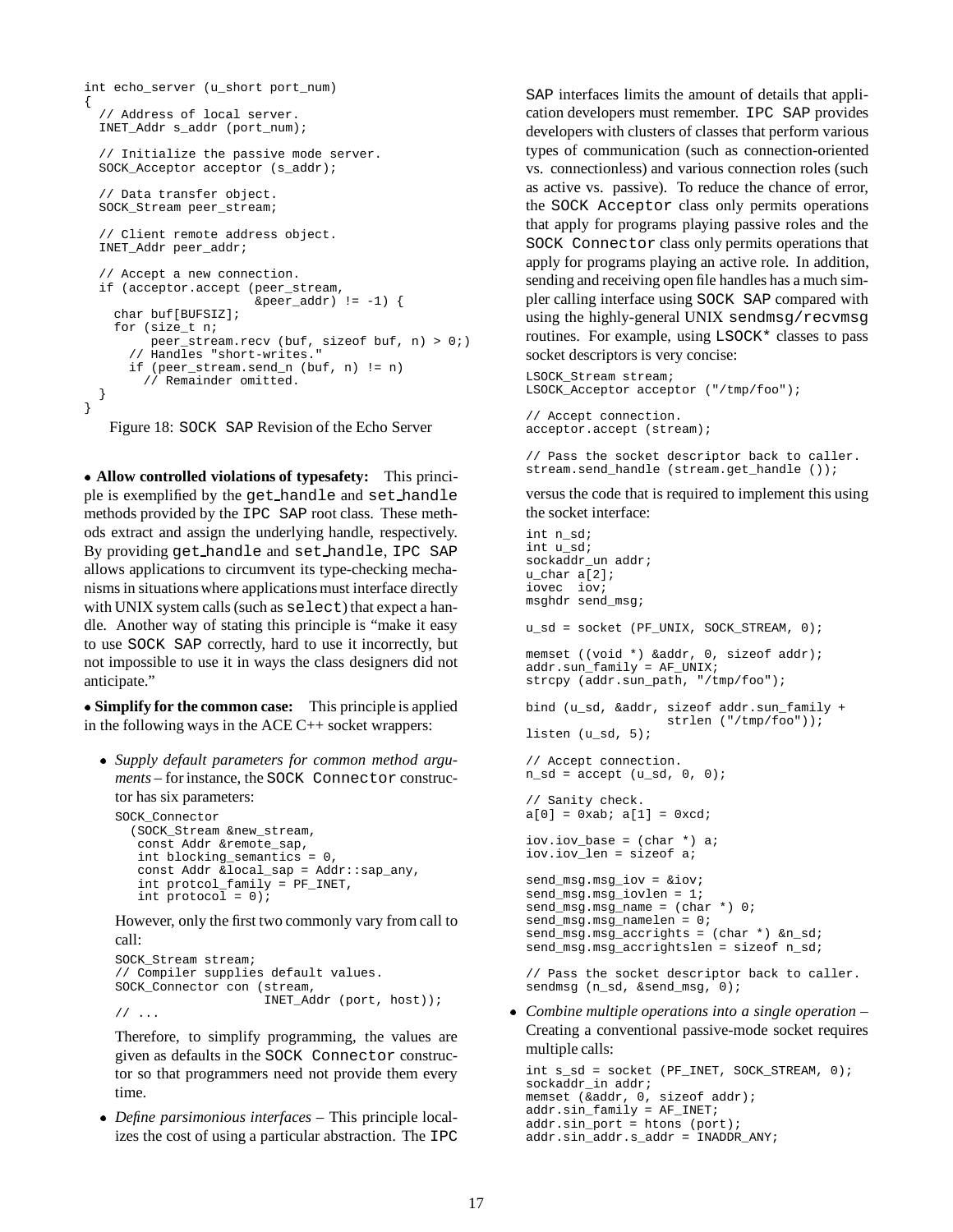```
template <class ACCEPTOR,
          class STREAM,
          class ADDR>
int echo_server (u_short port_num)
{
  // Local address of server.
 ADDR s_addr (port_num);
  // Initialize the passive mode server.
 ACCEPTOR acceptor (s_addr);
  // Data transfer object.
 STREAM peer_stream;
  // Remote address object.
 ADDR peer_addr;
  // Accept a new connection.
 if (acceptor.accept (peer_stream,
                        \text{Eper}_\text{addr} := -1) {
    char buf[BUFSIZ];
    for (size t n;
         peer stream.recv (buf, sizeof buf,
                            n) > 0;if (peer_stream.send_n (buf, n) != n)
        // Remainder omitted.
 }
}
```


```
bind (s_sd, &addr, addr_len);
listen (s sd);
// ...
```
In contrast, the SOCK Acceptor is a factory for passive connection establishment. Its constructor performs the socket calls socket, bind, and listen required to create a passive-mode listener endpoint. Therefore, applications simply write the following:

```
SOCK_Acceptor acceptor (INET_Addr (port));
to achieve the functionality presented above.
```
 **Replace one-dimensional interfaces with hierarchical class categories:** This principle involves using hierarchically-related class categories to restructure existing one-dimensional socket interfaces (shown in Figure 9). The criteria used to structure the SOCK SAP class category involved identifying, clustering, and encapsulating related socket routines to maximize the reuse and sharing of class components.

Inheritance supports different subsets of functionality for the SOCK SAP class categories. For instance, not all operating systems support passing open file handles (*e.g.,* Windows NT). Thus, it is possible to omit the LSOCK class (described in Section 3.2) from the inheritance hierarchy without affecting the interfaces of other classes in the SOCK SAP design.

Inheritance also increases code reuse and improves modularity. Base classes express *similarities* between class category components and derived classes express the *differences*. For example, the IPC SAP design places shared mechanisms towards the "root" of the inheritance hierarchy in the IPC SAP and SOCK SAP base classes. These mechanisms include operations for opening/closing and setting/retrieving the underlying socket handles, as well as certain option management functions that are common to all the derived SOCK SAP classes. Subclasses located towards the "bottom" of the inheritance hierarchy implement specialized operations that are customized for the type of communication provided (such as stream vs. datagram communication or local vs. remote communication). This approach avoids unnecessary duplication of code since the more specialized derived classes reuse the more general mechanisms provided at the root of the inheritance hierarchy.

 **Enhance portability with parameterized types:** Wrapping sockets with C++ classes (rather than stand-alone C functions) helps to improve portability by allowing the wholesale replacement of network programming interfaces via parameterized types. Parameterized types decouple applications from reliance on specific network programming interfaces. Figure 19 illustrates this technique by modifying the echo server to become a  $C_{++}$  function template. Depending on certain properties of the underlying OS platform (such as whether it implements TLI or sockets more efficiently), the echo server may be instantiated with either SOCK SAP or TLI SAP classes, as shown below:

```
// Conditionally select IPC mechanism.
#if defined (USE SOCKETS)
typedef SOCK_Stream STREAM;
typedef SOCK_Acceptor ACCEPTOR;
#else
typedef TLI_Stream STREAM;
typedef TLI_Acceptor ACCEPTOR;
#endif // USE_SOCKETS.
const int PORT_NUM = 10000;
int main (void)
{
 // ...
 // Invoke the echo_server with appropriate
 // network programming interfaces.
 echo_server<ACCEPTOR, STREAM,
              INET_Addr> (PORT_NUM);
}
```
In general, the use of parameterized types is less intrusive and more extensible that conventional alternatives (such as implementing multiple versions or littering conditional compilation directives throughout the source code).

 **Inline performance critical methods:** To encourage developers to replace existing low-level network programming interfaces with C++ wrappers, the SOCK SAP implementation must operate efficiently. To ensure this, methods in the critical performance path (such as the SOCK Stream recv and send methods) are specified as  $C_{++}$  inline functions to eliminate run-time overhead. Inlining is both time and space efficient since these methods are very short (approximately 2 or 3 lines per method). The use of inliningimplies that virtual functions should be used sparingly since most contemporary C++ compilers do not fully optimize away virtual function overhead.

 **Define auxiliary classes that hide error-prone details:** The C interface to socket addressing is awkward and error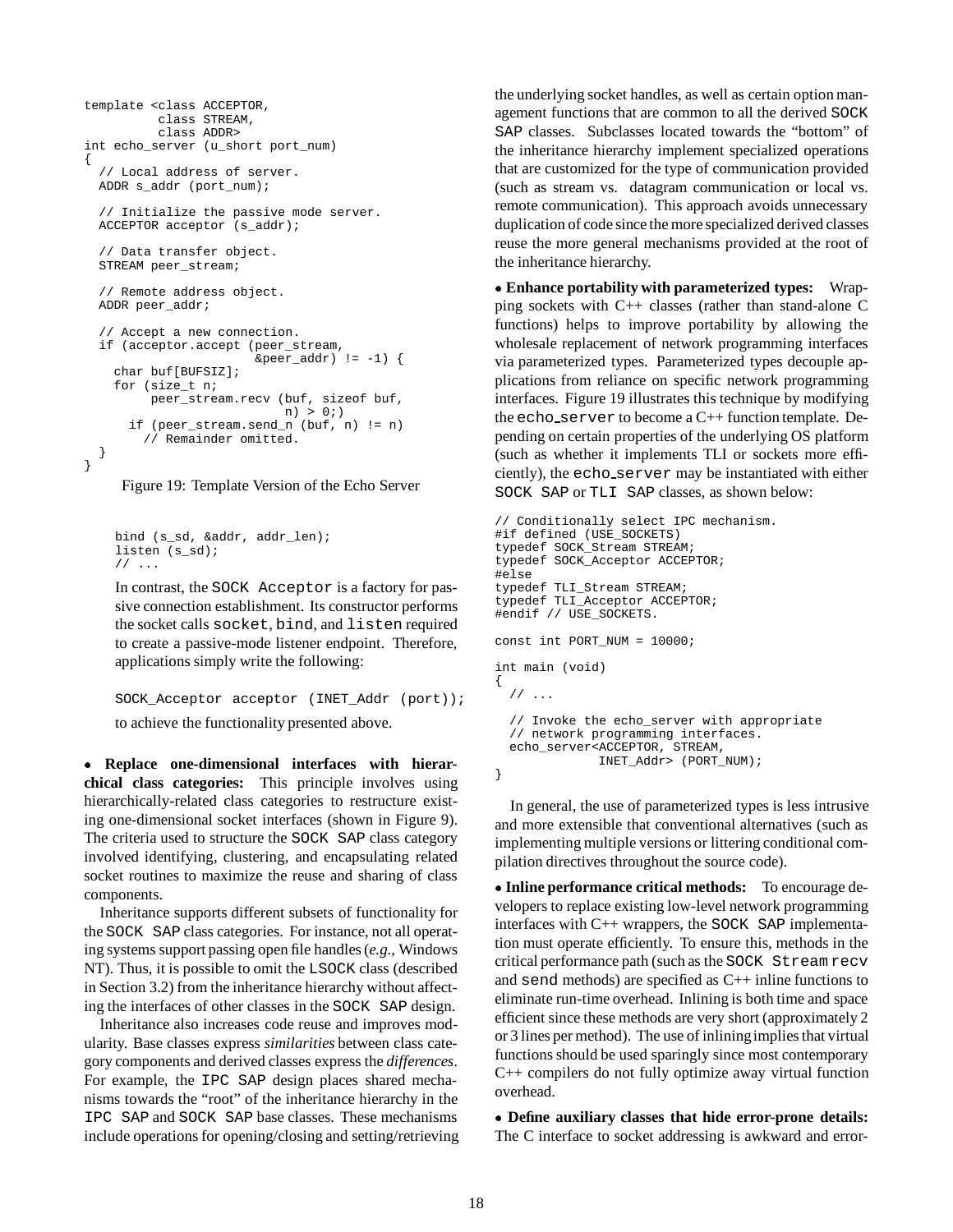prone. It is easy to neglect to zero-out a sockaddr in or convert port numbers to network byte-order. To shield applications from these low-level details, IPC SAP define the Addr class hierarchy (shown in Figure 11). This hierarchy supports several diverse network addressing formats via a typesafe C++ interface. The Addr hierarchy eliminates common programming errors associated with using the C-based family of struct sockaddr data structures directly. For example, the constructor of INET Addr automatically zeros-out the sockaddr addressing structure and converts the port number to network byte order, as follows:

```
class INET_Addr : public Addr {
public:
  INET_Addr::INET_Addr (u_short port,
                        long ip addr = 0 {
    memset (&this->inet_addr_, 0,
            sizeof this->inet_addr_);
    this->inet_addr_.sin_family = AF_INET;
    this->inet_addr_.sin_port = htons (port);
    memcpy (&this->inet_addr_.sin_addr,
            &ip_addr, sizeof ip_addr);
  }
private:
 sockaddr_in inet_addr_;
};
```
# **6 Concluding Remarks**

An important class of applications require high-performance streaming communication. Bandwidth-intensive and delaysensitive streaming applications like medical imaging or teleconferencing are not supported efficiently by contemporary CORBA implementations due to data copying, demultiplexing, and memory management overhead. As shown in Section 2, this overhead is often masked on low-speed networks like Ethernet and Token Ring. On high-speed networks like ATM or FDDI, however, this overhead becomes a significant factor limiting communication performance.

The ACE socket wrappers described in this paper provide a high-performance network programming interface that shields developers from lower-level details of sockets or TLI without sacrificing performance. The ACE wrappers automate and simplify many aspects (such as initialization, addressing, and handling short-writes) of using lower-level network programming interfaces. They improve portability by shielding applications from platform-specific network programming interfaces. Wrapping sockets with C++ classes (rather than stand-alone C functions) makes it convenient to switch wholesale between different network programming interfaces by using parameterized types. In addition, as shown in Figure 2, the ACE socket wrappers do not introduce any significant overhead compared with programming to sockets directly.

The primary drawback with the ACE network programming wrappers is that they do not address higher-level issues related to system reliability and availability, flexibility of object location and selection, support for transactions, security, and deferred process activation, and the exchange of binary data between different computer architectures. For example, programmers must explicitly program presentation layer conversions in conjunction with the ACE wrappers. Therefore, these wrappers are most useful when the datatypes are simple (like those used by the high-performance streaming applications described in this paper).

The ACE C++ wrappers for sockets may be integrated with CORBA to enhance the performance of streaming applications. We've combined CORBA and the ACE wrappers in a high-speed teleradiology system that transfers 10-40 Mbyte medical images over ATM. In this system, CORBA is used as a signaling mechanism to identify endpoints of communication in a location-independent manner. The ACE wrappers are then used to establish point-to-pointTCP connections and transmit bulk data efficiently across the connections. This strategy builds on the strengths of both CORBA and ACE.

ACE has been ported to many versions of UNIX and Windows NT and is currently being used in many commercial products including the Bellcore and Siemens Q.port ATM signaling software product, the Ericsson EOS family of telecommunication monitoring applications, the System Control Segment of the Motorola Iridium project, and a high-speed enterprise-wide medical image delivery system for Kodak Health Imaging Systems.

# **References**

- [1] Object Management Group,*The Common Object Request Broker: Architecture and Specification*, 1.2 ed., 1993.
- [2] J. Dilley, "OODCE: A C++ Framework for the OSF Distributed Computing Environment," in *Proceedingsof the Winter Usenix Conference*, USENIX Association, January 1995.
- [3] Microsoft Press, Redmond, WA, *Object Linking and Embedding Version 2 (OLE2) Programmer's Reference, Volumes 1 and 2*, 1993.
- [4] S. J. Leffler, M. McKusick, M. Karels, and J. Quarterman, *The Design and Implementation of the 4.3BSD UNIX Operating System*. Addison-Wesley, 1989.
- [5] Sun Microsystems, *Network Interfaces Programmer's Guide*, Chapter 6 (TLI Interface) ed., 1992.
- [6] D. C. Schmidt, "ASX: an Object-Oriented Framework for Developing Distributed Applications," in *Proceedings of the* 6th *USENIX C++ Technical Conference*, (Cambridge, Massachusetts), USENIX Association, April 1994.
- [7] D. C. Schmidt, "A System of Reusable Design Patterns for Application-level Gateways," in *The Theory and Practice of Object Systems (Special Issue on Patterns and Pattern Languages)* (S. P. Berczuk, ed.), Wiley and Sons, 1995.
- [8] G. Blaine, M. Boyd, and S. Crider, "Project Spectrum: Scalable Bandwidth for the BJC Health System," *HIMSS, Health Care Communications*, pp. 71–81, 1994.
- [9] D. Ritchie, "A Stream Input–OutputSystem," *AT&T Bell Labs Technical Journal*, vol. 63, pp. 311–324, Oct. 1984.
- [10] USNA, *TTCP: a test of TCP and UDP Performance*, Dec 1984.
- [11] D. C. Schmidt and T. Suda, "Transport System Architecture Services for High-Performance Communications Systems," *IEEE Journal on Selected Areas in Communication*, vol. 11, pp. 489–506, May 1993.